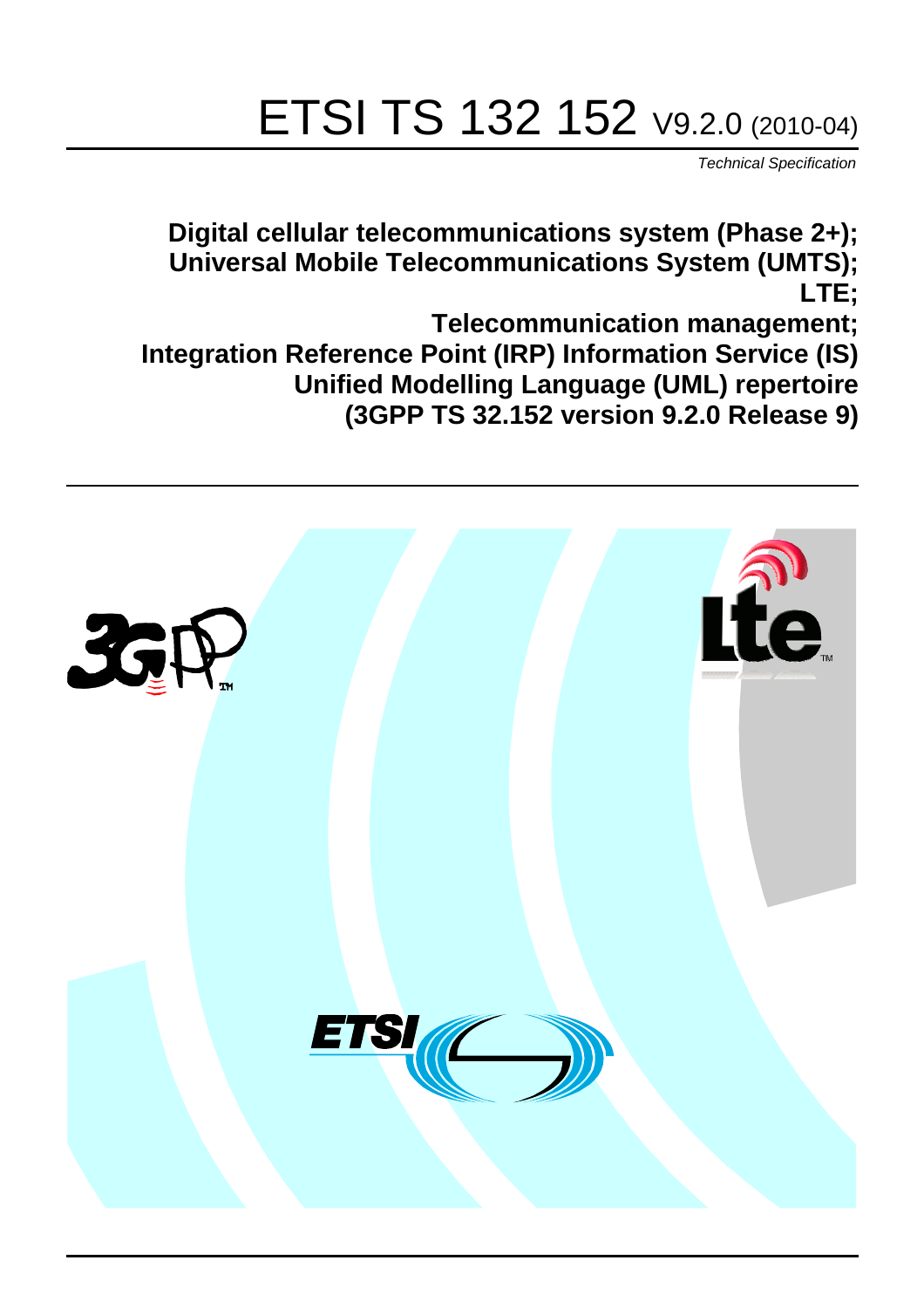Reference RTS/TSGS-0532152v920

Keywords

GSM, LTE, UMTS

#### *ETSI*

#### 650 Route des Lucioles F-06921 Sophia Antipolis Cedex - FRANCE

Tel.: +33 4 92 94 42 00 Fax: +33 4 93 65 47 16

Siret N° 348 623 562 00017 - NAF 742 C Association à but non lucratif enregistrée à la Sous-Préfecture de Grasse (06) N° 7803/88

#### *Important notice*

Individual copies of the present document can be downloaded from: [http://www.etsi.org](http://www.etsi.org/)

The present document may be made available in more than one electronic version or in print. In any case of existing or perceived difference in contents between such versions, the reference version is the Portable Document Format (PDF). In case of dispute, the reference shall be the printing on ETSI printers of the PDF version kept on a specific network drive within ETSI Secretariat.

Users of the present document should be aware that the document may be subject to revision or change of status. Information on the current status of this and other ETSI documents is available at <http://portal.etsi.org/tb/status/status.asp>

If you find errors in the present document, please send your comment to one of the following services: [http://portal.etsi.org/chaircor/ETSI\\_support.asp](http://portal.etsi.org/chaircor/ETSI_support.asp)

#### *Copyright Notification*

No part may be reproduced except as authorized by written permission. The copyright and the foregoing restriction extend to reproduction in all media.

> © European Telecommunications Standards Institute 2010. All rights reserved.

**DECT**TM, **PLUGTESTS**TM, **UMTS**TM, **TIPHON**TM, the TIPHON logo and the ETSI logo are Trade Marks of ETSI registered for the benefit of its Members.

**3GPP**TM is a Trade Mark of ETSI registered for the benefit of its Members and of the 3GPP Organizational Partners. **LTE**™ is a Trade Mark of ETSI currently being registered

for the benefit of its Members and of the 3GPP Organizational Partners.

**GSM**® and the GSM logo are Trade Marks registered and owned by the GSM Association.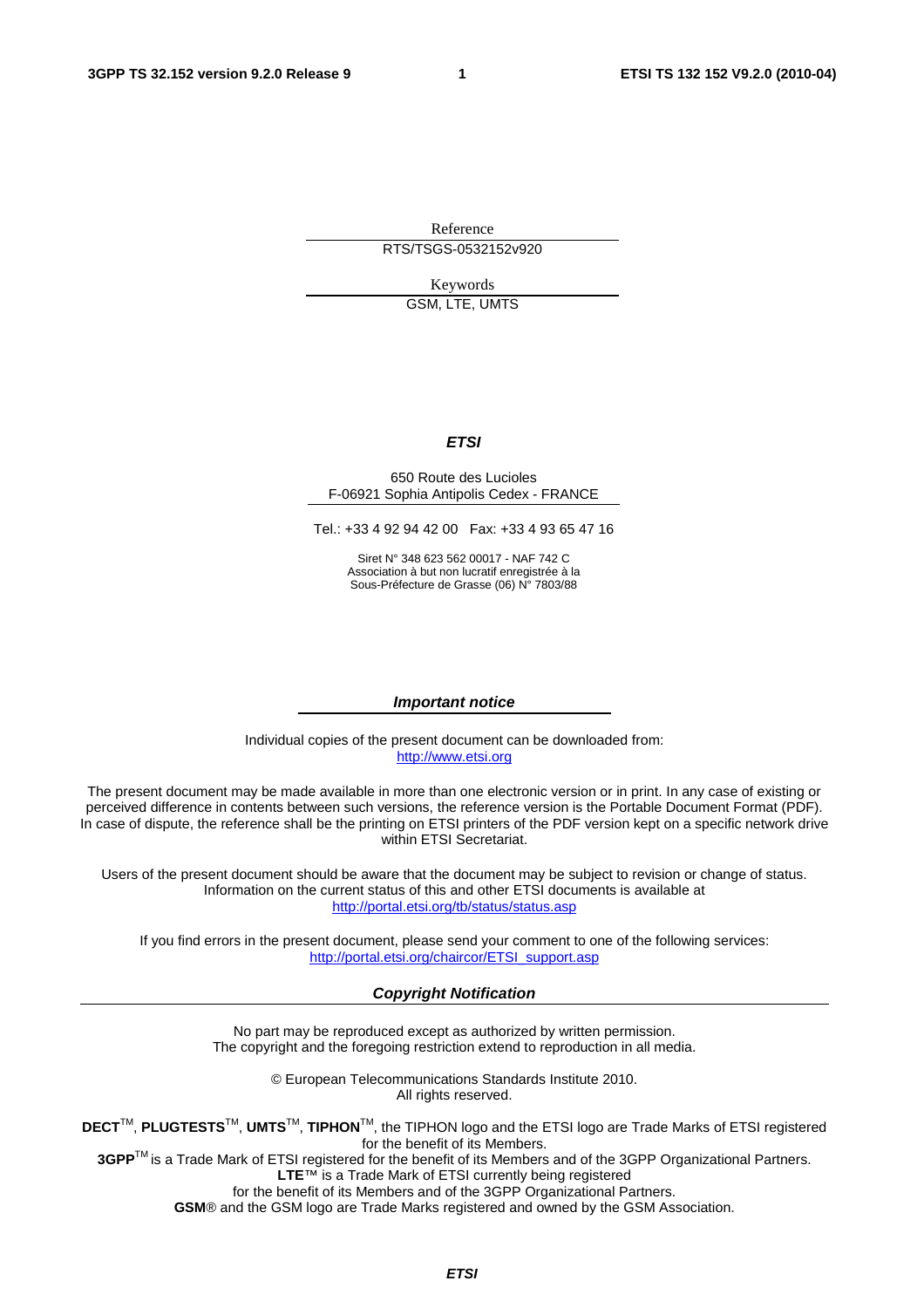# Intellectual Property Rights

IPRs essential or potentially essential to the present document may have been declared to ETSI. The information pertaining to these essential IPRs, if any, is publicly available for **ETSI members and non-members**, and can be found in ETSI SR 000 314: *"Intellectual Property Rights (IPRs); Essential, or potentially Essential, IPRs notified to ETSI in respect of ETSI standards"*, which is available from the ETSI Secretariat. Latest updates are available on the ETSI Web server ([http://webapp.etsi.org/IPR/home.asp\).](http://webapp.etsi.org/IPR/home.asp)

Pursuant to the ETSI IPR Policy, no investigation, including IPR searches, has been carried out by ETSI. No guarantee can be given as to the existence of other IPRs not referenced in ETSI SR 000 314 (or the updates on the ETSI Web server) which are, or may be, or may become, essential to the present document.

# Foreword

This Technical Specification (TS) has been produced by ETSI 3rd Generation Partnership Project (3GPP).

The present document may refer to technical specifications or reports using their 3GPP identities, UMTS identities or GSM identities. These should be interpreted as being references to the corresponding ETSI deliverables.

The cross reference between GSM, UMTS, 3GPP and ETSI identities can be found under [http://webapp.etsi.org/key/queryform.asp.](http://webapp.etsi.org/key/queryform.asp)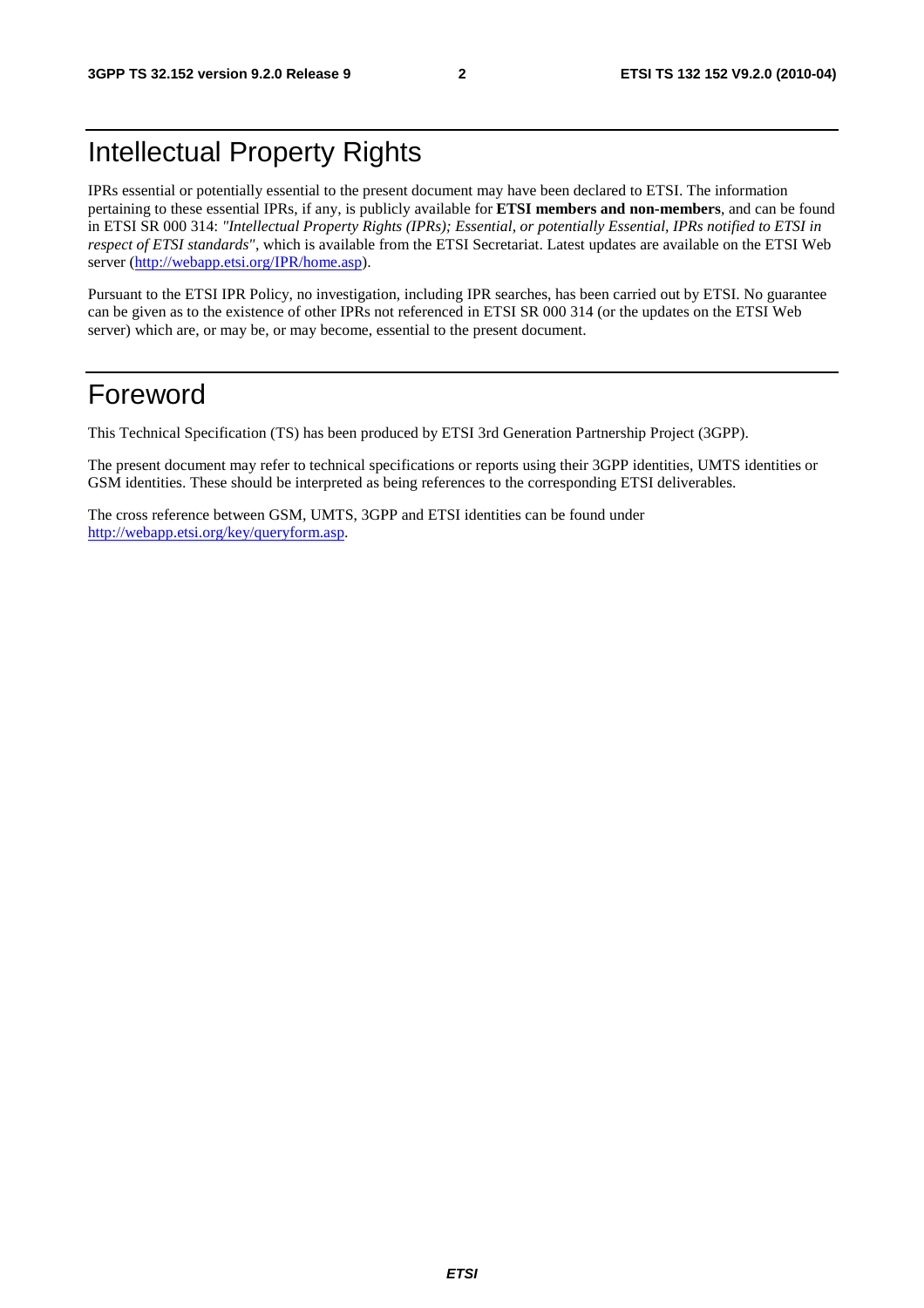#### $\mathbf{3}$

# Contents

| 1            |  |  |  |  |  |
|--------------|--|--|--|--|--|
| 2            |  |  |  |  |  |
| 3            |  |  |  |  |  |
| 3.1          |  |  |  |  |  |
| 3.2          |  |  |  |  |  |
| 4            |  |  |  |  |  |
| 5            |  |  |  |  |  |
| 5.1          |  |  |  |  |  |
| 5.1.1        |  |  |  |  |  |
| 5.1.2        |  |  |  |  |  |
| 5.1.3        |  |  |  |  |  |
| 5.1.4        |  |  |  |  |  |
| 5.1.5        |  |  |  |  |  |
| 5.1.6        |  |  |  |  |  |
| 5.1.7        |  |  |  |  |  |
| 5.1.8        |  |  |  |  |  |
| 5.1.9        |  |  |  |  |  |
| 5.1.10       |  |  |  |  |  |
| 5.2<br>5.2.1 |  |  |  |  |  |
| 5.2.1.1      |  |  |  |  |  |
| 5.2.2        |  |  |  |  |  |
| 5.2.3        |  |  |  |  |  |
| 5.2.3.1      |  |  |  |  |  |
| 5.2.4        |  |  |  |  |  |
| 5.2.4.1      |  |  |  |  |  |
| 5.2.5        |  |  |  |  |  |
| 5.2.5.1      |  |  |  |  |  |
| 5.2.6        |  |  |  |  |  |
| 5.2.6.1      |  |  |  |  |  |
| 5.2.6.2      |  |  |  |  |  |
| 5.2.7        |  |  |  |  |  |
| 5.2.7.1      |  |  |  |  |  |
| 5.2.8        |  |  |  |  |  |
| 5.2.9        |  |  |  |  |  |
| 5.2.9.1      |  |  |  |  |  |
| 5.2.10       |  |  |  |  |  |
| 5.2.10.1     |  |  |  |  |  |
| 5.2.11       |  |  |  |  |  |
| 5.2.11.1     |  |  |  |  |  |
| 5.2.12       |  |  |  |  |  |
| 5.2.12.1     |  |  |  |  |  |
| 5.2.13       |  |  |  |  |  |
| 5.2.13.1     |  |  |  |  |  |
| 5.3          |  |  |  |  |  |
| 5.4          |  |  |  |  |  |
| 5.4          |  |  |  |  |  |
| 5.5          |  |  |  |  |  |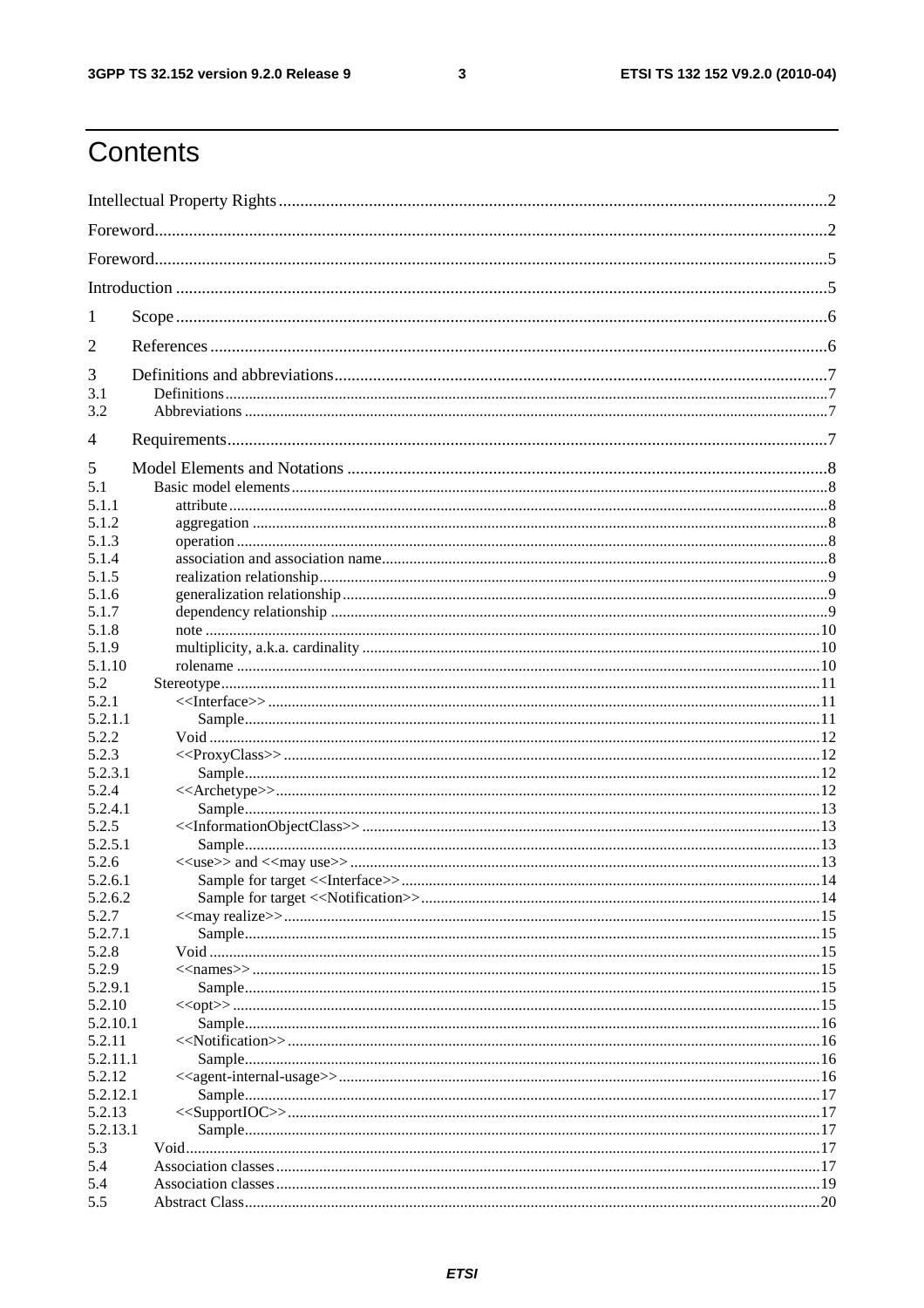$\overline{\mathbf{4}}$ 

| 5.5.1                         |                                                                            |  |
|-------------------------------|----------------------------------------------------------------------------|--|
| Annex A (informative):        | Samples of using << ProxyClass>> to model Link related IOCs 21             |  |
|                               |                                                                            |  |
|                               |                                                                            |  |
|                               |                                                                            |  |
| X.Y.1.1                       |                                                                            |  |
| <b>Annex B</b> (normative):   | Application of < <informationobjectclass>&gt; and</informationobjectclass> |  |
|                               |                                                                            |  |
| <b>Annex C</b> (informative): |                                                                            |  |
|                               |                                                                            |  |
|                               |                                                                            |  |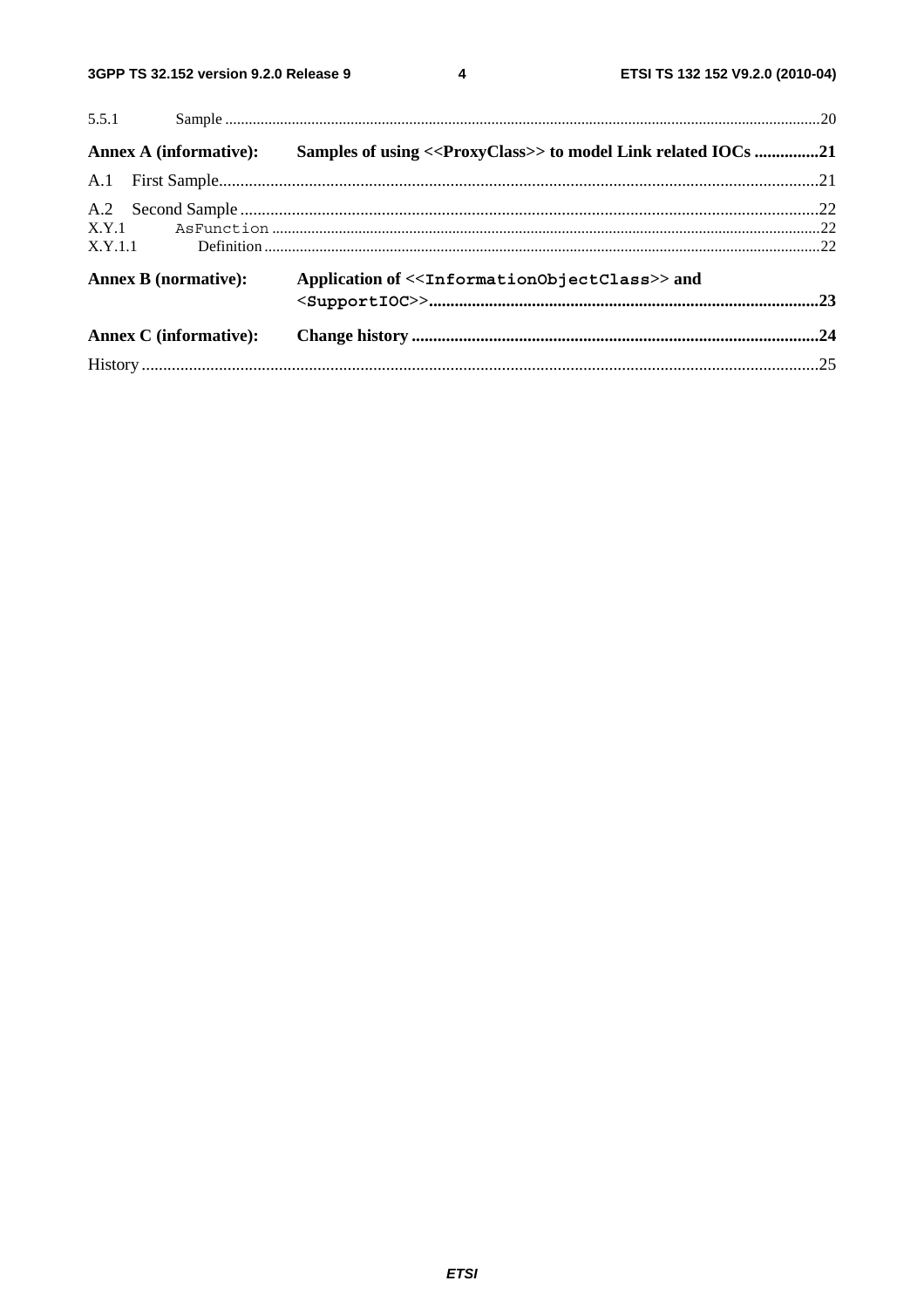# Foreword

This Technical Specification has been produced by the 3<sup>rd</sup> Generation Partnership Project (3GPP).

The contents of the present document are subject to continuing work within the TSG and may change following formal TSG approval. Should the TSG modify the contents of the present document, it will be re-released by the TSG with an identifying change of release date and an increase in version number as follows:

Version x.y.z

where:

- x the first digit:
	- 1 presented to TSG for information;
	- 2 presented to TSG for approval;
	- 3 or greater indicates TSG approved document under change control.
- y the second digit is incremented for all changes of substance, i.e. technical enhancements, corrections, updates, etc.
- z the third digit is incremented when editorial only changes have been incorporated in the document.

# Introduction

The present document is part of a TS-family covering the 3<sup>rd</sup> Generation Partnership Project; Technical Specification Group Services and System Aspects; Telecommunication management; as identified below:

| TS 32.150: | Integration Reference Point (IRP) Concept and definitions                                                        |
|------------|------------------------------------------------------------------------------------------------------------------|
| TS 32.151: | Integration Reference Point (IRP) Information Service (IS) template                                              |
| TS 32.152: | <b>Integration Reference Point (IRP) Information Service (IS) Unified Modelling Language</b><br>(UML) repertoire |
| TS 32.153  | Integration Reference Point (IRP) technology specific templates                                                  |
| TS 32.154  | Backward and Forward Compatibility (BFC); Concept and definitions                                                |
| TS 32.155  | Requirements template                                                                                            |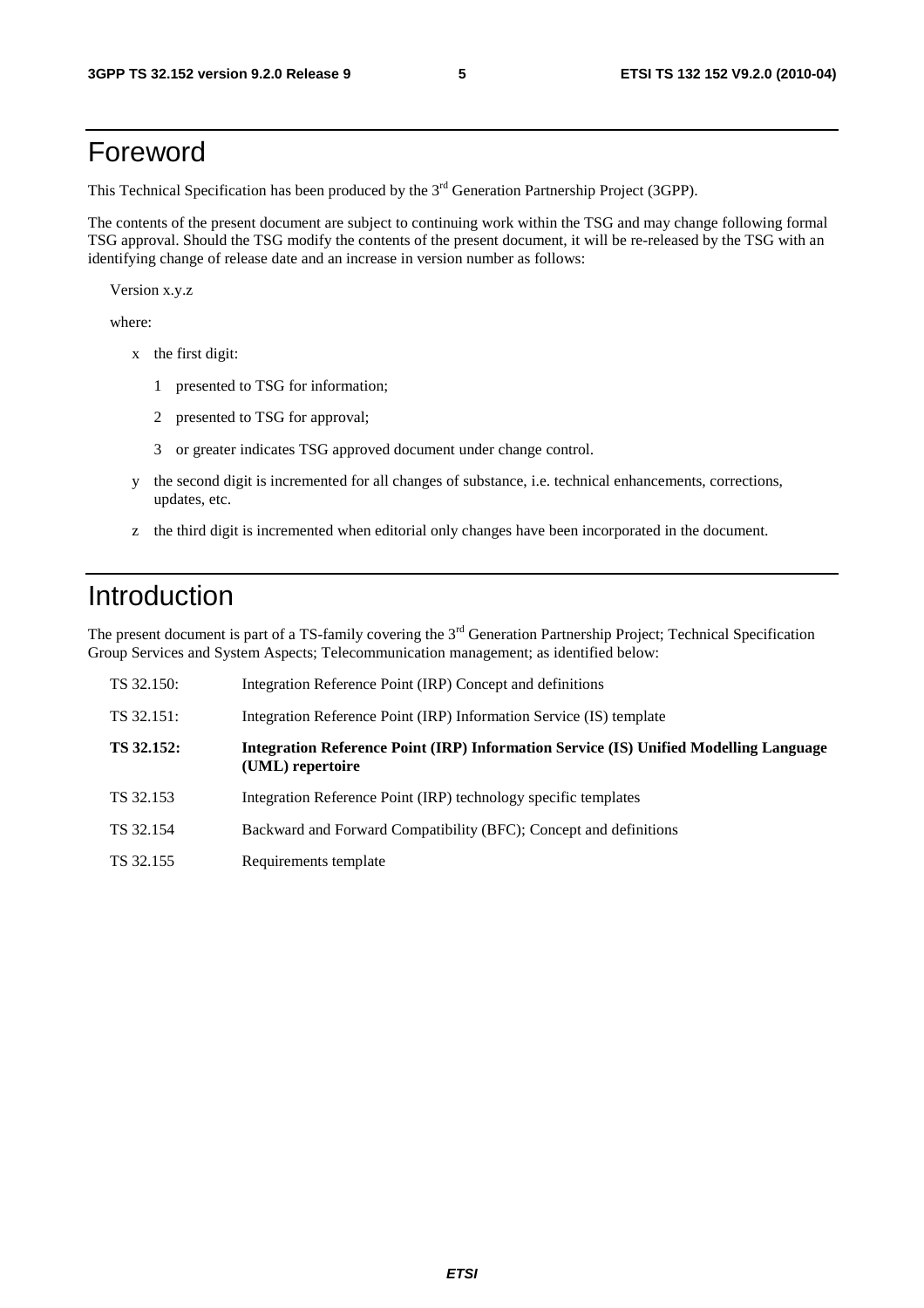# 1 Scope

3GPP SA5 has chosen UML to capture systems behaviour in the IRP IS context.

UML provides a rich set of concepts, notations and model elements to model distributive systems. Usage of all UML notations and model elements is not necessary for the purpose of IRP IS specifications. This TS documents the necessary and sufficient set of UML notations and model elements, including the ones built by the UML extension mechanism <<stereotype>>, for use by 3GPP IRP IS authors. Collectively, this set of notations and model elements is called the 3GPP IRP IS modelling repertoire.

The selection of the UML notations and model elements in this repertoire is based on the needs of the existing 3GPP IRP IS specifications. Future IRP IS releases may require the use of additional UML notations or model elements.

IRP IS specifications shall employ the UML notation and model elements of this repertoire and may also employ other UML notation and model elements considered necessary. However, before any other UML notation and model elements may be employed in an approved 3GPP IRP specification, the other notation and model elements should be agreed for inclusion first in this repertoire.

# 2 References

The following documents contain provisions which, through reference in this text, constitute provisions of the present document.

- References are either specific (identified by date of publication, edition number, version number, etc.) or non-specific.
- For a specific reference, subsequent revisions do not apply.
- For a non-specific reference, the latest version applies. In the case of a reference to a 3GPP document (including a GSM document), a non-specific reference implicitly refers to the latest version of that document *in the same Release as the present document*.
- [1] 3GPP TS 32.101: "Telecommunication management; Principles and high level requirements".
- [2] 3GPP TS 32.102: "Telecommunication management; Architecture".
- [3] 3GPP TS 32.150: "Telecommunication management; Integration Reference Point (IRP) Concept and definitions".
- [4] 3GPP TS 32.151: "Telecommunication management; Integration Reference Point (IRP) Information Service (IS) template".
- [5] OMG: "Unified Modelling Language Specification, Version 1.5". <http://www.omg.org/technology/documents/formal/uml.htm>
- [6] 3GPP TS 32.602 "Telecommunication management; Configuration Management (CM); Basic CM Integration Reference Point (IRP): Information Service (IS)".
- [7] 3GPP TS 32.612: "Telecommunication management; Configuration Management (CM); Bulk CM Integration Reference Point (IRP): Information Service (IS)".
- [8] 3GPP TS 32.302: "Telecommunication management; Configuration Management (CM); Notification Integration Reference Point (IRP): Information Service (IS)".
- [9] 3GPP TS 32.404: "Telecommunication management; Performance Management (PM); Performance measurements - Definitions and template".
- [10] 3GPP TS 32.300: "Name convention for Managed Objects".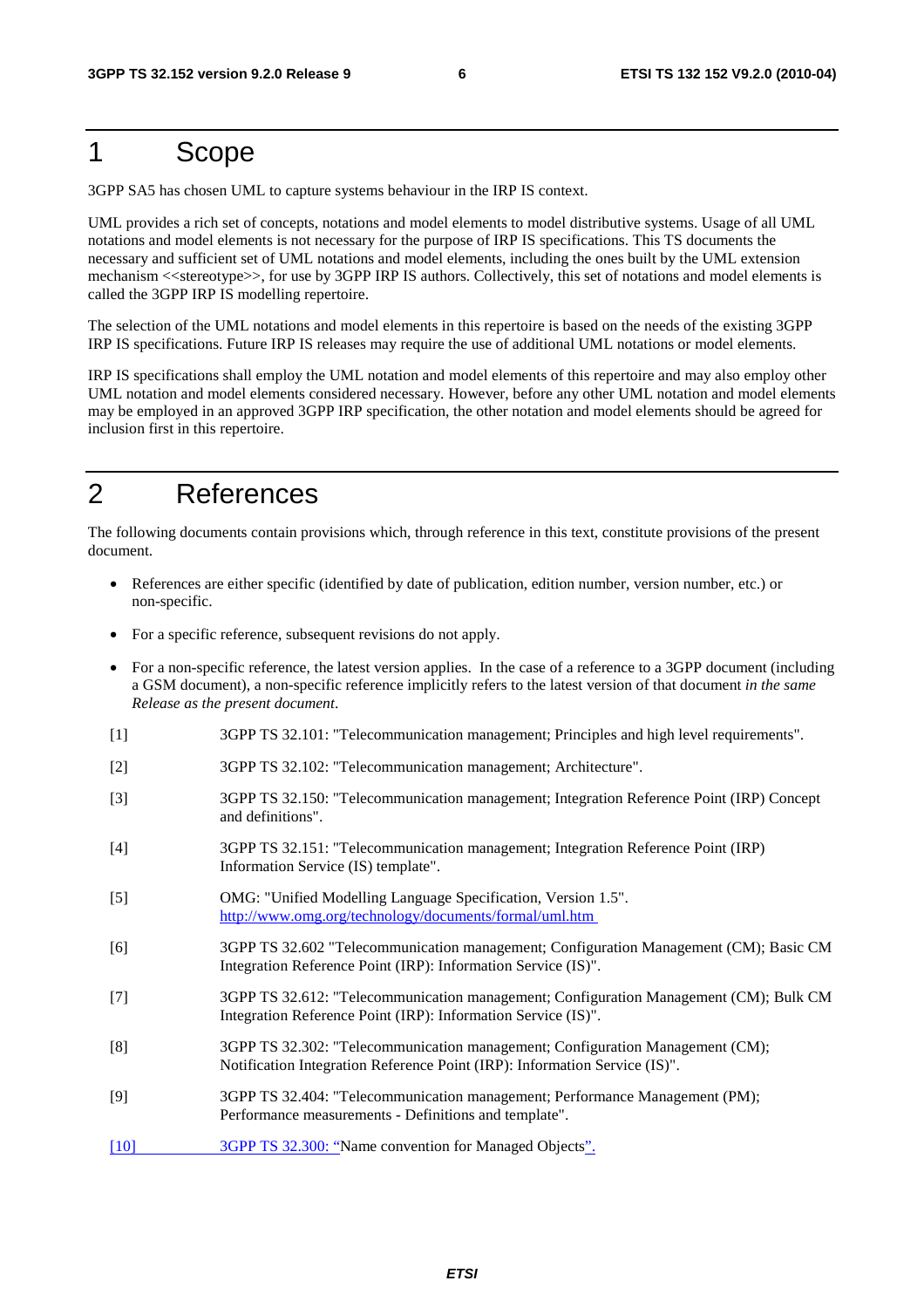# 3 Definitions and abbreviations

### 3.1 Definitions

For the purposes of the present document, the terms and definitions given in 3GPP TS 32.101 [1], 3GPP TS 32.102 [2], 3GPP TS 32.150 [3] and the following apply:

**Distinguished Name:** See 3GPP TS 32.300 [10].

**IRPAgent:** See 3GPP TS 32.150 [3].

**IRPManager:** See 3GPP TS 32.150 [3].

**Naming attribute**: See 3GPP TS 32.300 [10].

**Notification**: See 3GPP TS 32.302 [8].

### 3.2 Abbreviations

For the purposes of the present document, the abbreviations given in 3GPP TS 32.101 [1], 3GPP TS 32.102 [2], 3GPP TS 32.150 [3] and the following apply:

| <b>Configuration Management</b>      |
|--------------------------------------|
| Distinguished Name                   |
| <b>GSM/EDGE Radio Access Network</b> |
| <b>Integration Reference Point</b>   |
| <b>Information Service</b>           |
| <b>Network Resource Model</b>        |
| <b>Object Management Group</b>       |
| Unified Modelling Language (OMG)     |
|                                      |

# 4 Requirements

IRPAgent can be characterized by several different but related models. The models can be exterior or interior to the IRPAgent. Exterior models are use case models and interior models are object models.

Current version of this TS focuses on the interior model aspects of IRPAgents.

The notation elements captured in this repertoire shall be used to model all aspects of NRM IRP IS (such as GERAN NRM IRP: IS) and (interface) IRP (such as Alarm IRP: IS).

All quotes are from [5].

Capitalized words are defined by various 3GPP IRP IS specifications or the reference [5].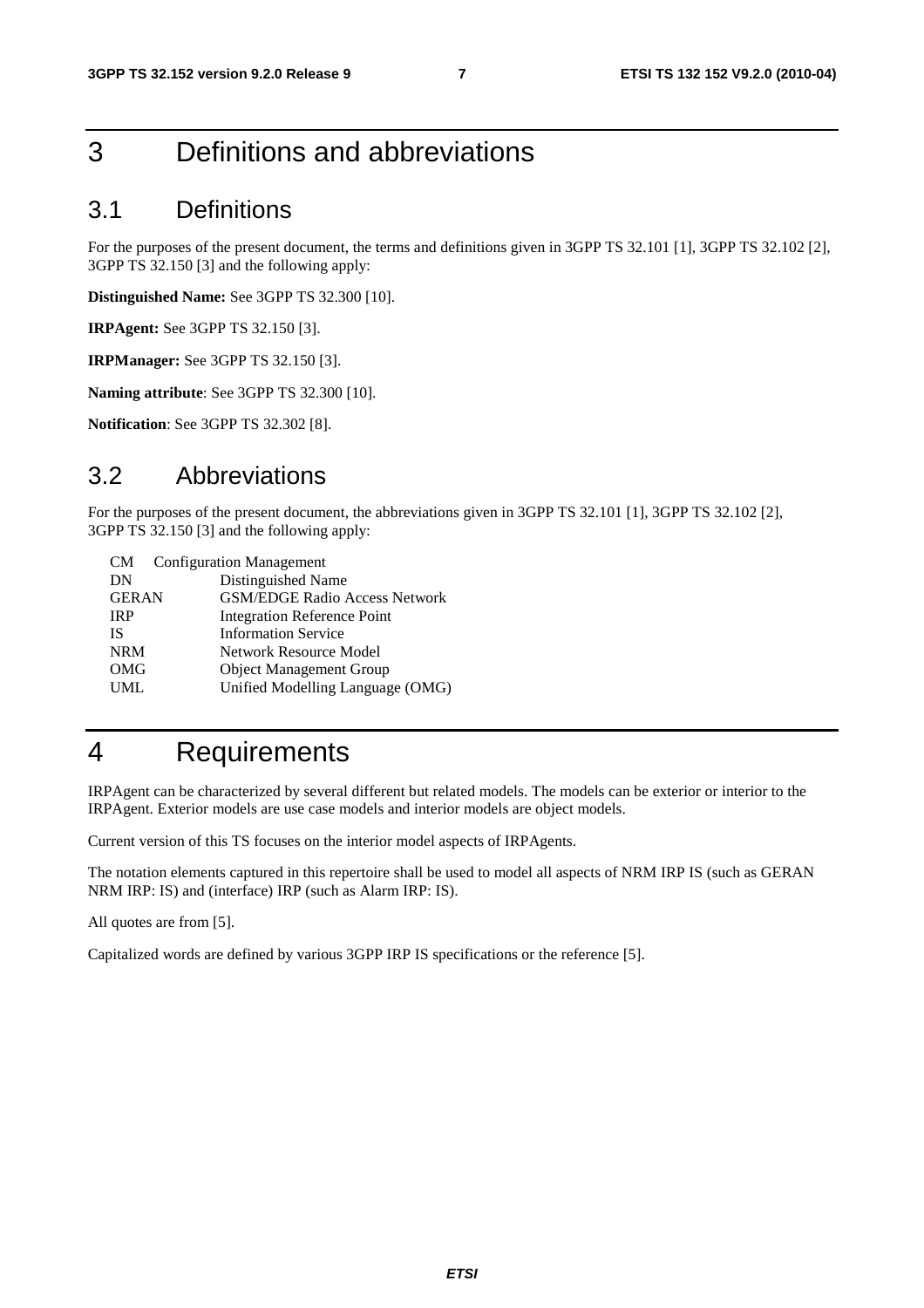# 5 Model Elements and Notations

### 5.1 Basic model elements

UML defined a number of basic model elements. This subclause lists the selected subset for use in the repertoire. The semantics of the selected ones are defined in [5].

### 5.1.1 attribute

See subclause 3.25 of [5].

This sample shows someattributes, listed as strings in the attribute compartment of the class AlarmInformation.

| < <supportioc>&gt;<br/>AlarmInformation</supportioc>         |
|--------------------------------------------------------------|
| alarmid<br>notificationId<br>clearUserId<br>other attributes |
|                                                              |

### 5.1.2 aggregation

See subclause 3.43.2.5 of [5].

This sample shows a hollow diamond attached to the end of a path to indicate aggregation. The diamond is attached to the class that is the aggregate.



### 5.1.3 operation

See subclause 3.26 of [5].

This sample shows two operations, shown as strings in the operation compartment of class NotificationIRPManagement, that the instance of NotificationIRPManagement may be requested to perform. The operation has a name, e.g. subscribe and a list of arguments (not shown).

| << Interface>><br>NotificationIRPManagement |
|---------------------------------------------|
| subscribe()<br>unsubscribe()                |

### 5.1.4 association and association name

See subclause 3.41 of [5].

These two samples show a binary association between exactly two model elements. The association can include the possibility of relating a model element to itself. The first sample shows a bi-directional association in that each model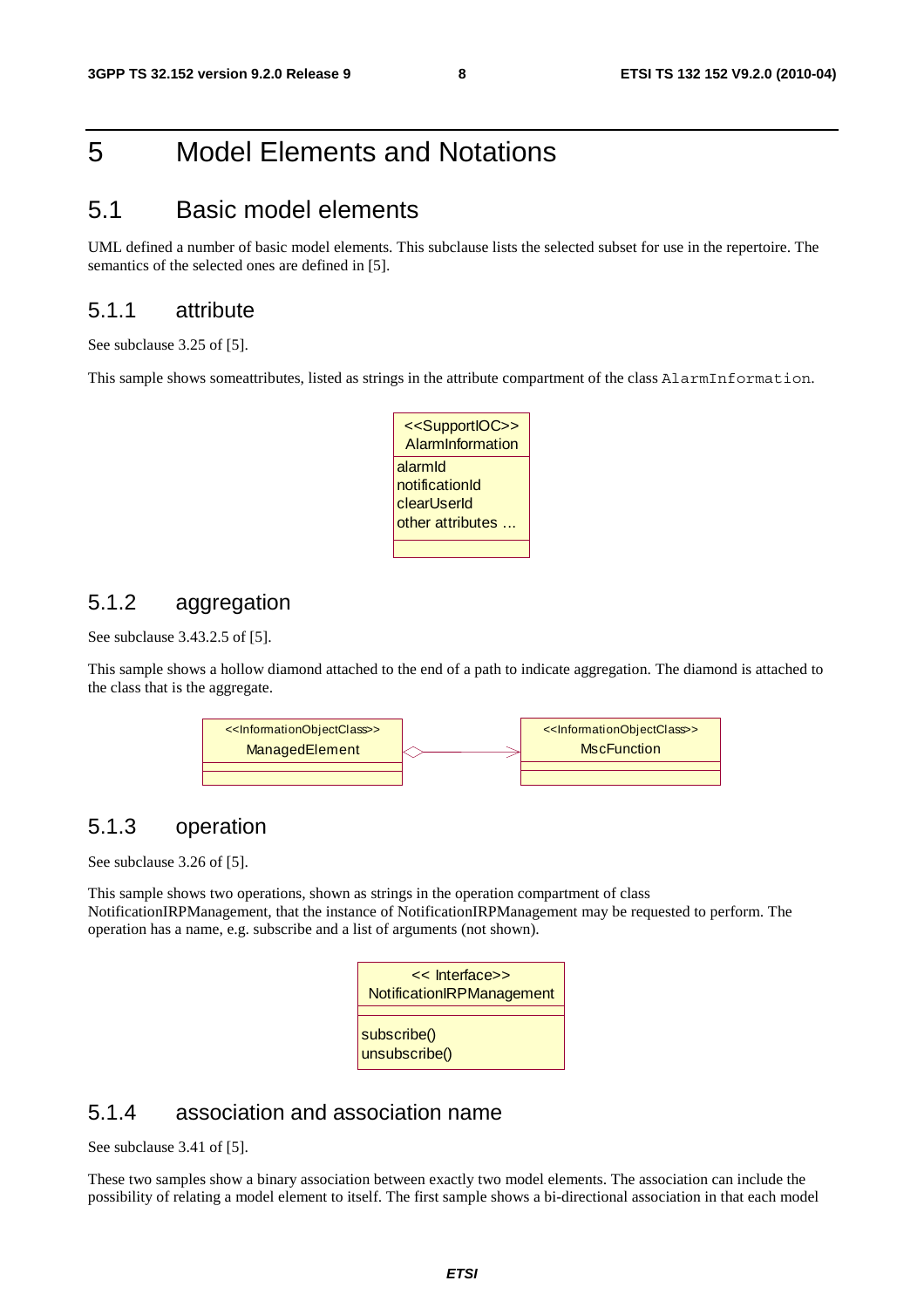element is aware of the other. The second sample shows a unidirectional association (shown with an open arrow at the target model element end) in that only the source model element is aware of the target model element and not viceversa.

Association can be named, such as *abcd* and *label6* in the following samples.



### 5.1.5 realization relationship

See subclause 2.5.2.1 of [5].

This sample shows the realization relationship between a model element AlarmIRPOperations\_1 and another model element, AlarmIRP. The latter (the target model element) implements the former. The target model element must be a <<Interface>>.



### 5.1.6 generalization relationship

See subclause 3.50 of [5].

This sample shows a generalization relationship between a more general element (the IRPAgent) and a more specific element (the IRPAgent vendor A) that is fully consistent with the first element and that adds additional information.



### 5.1.7 dependency relationship

See subclause 3.51 of [5].

This sample shows that BClass instances have a semantic relationship with AClass instances. It indicates a situation in which a change to the target element will require a change to the source element in the dependency.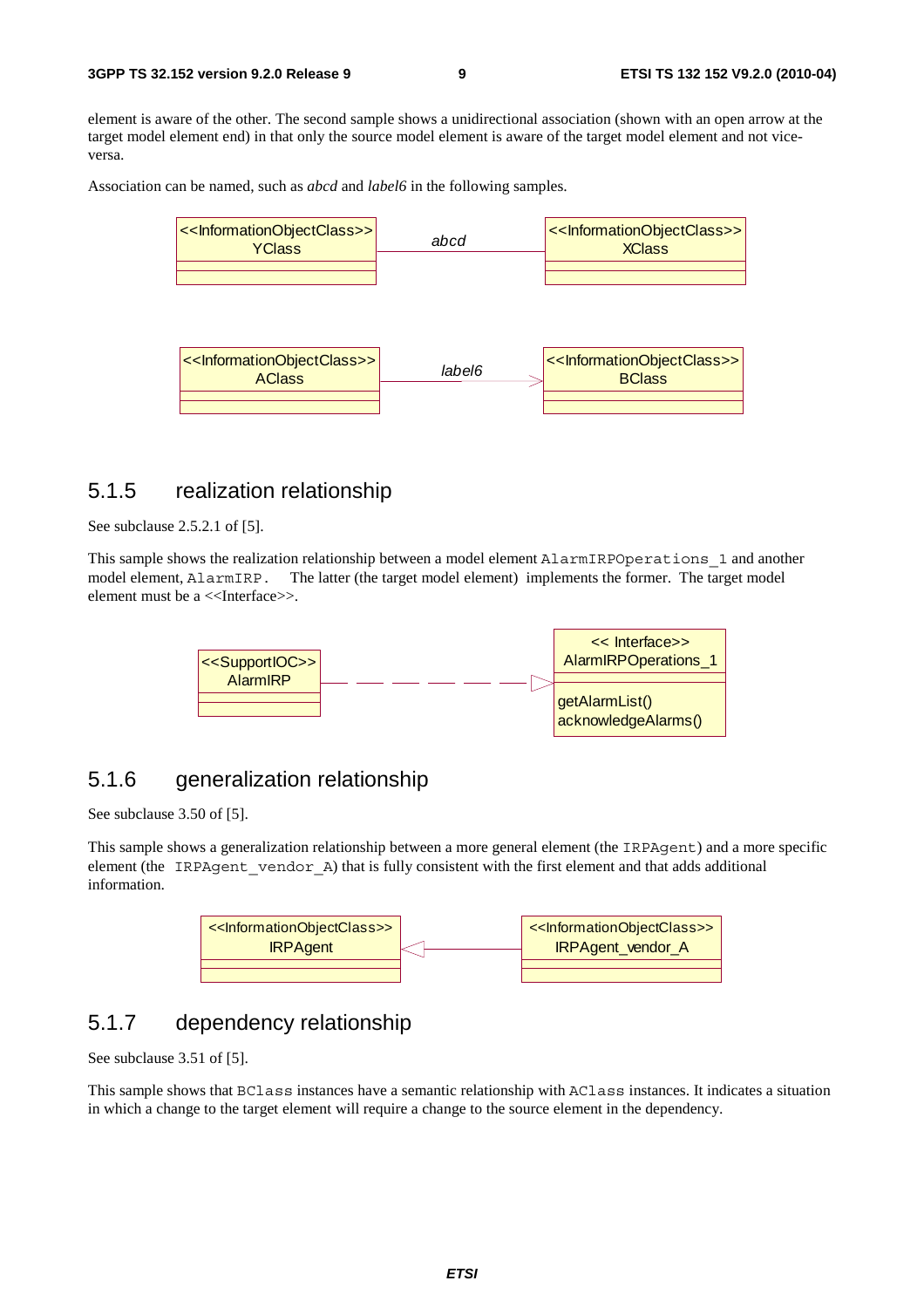| < <informationobjectclass>&gt;<br/><b>AClass</b></informationobjectclass> | < <informationobjectclass>&gt;<br/><b>BClass</b></informationobjectclass> |
|---------------------------------------------------------------------------|---------------------------------------------------------------------------|
|                                                                           |                                                                           |
|                                                                           |                                                                           |

### 5.1.8 note

See subclause 3.11 of [5].

This sample shows a note, as a rectangle with a "bent corner" in the upper right corner. The note contains arbitrary text. It appears on a particular diagram and may be attached to zero or more modelling elements by dashed lines.



### 5.1.9 multiplicity, a.k.a. cardinality

See subclause 3.44 of [5].

This sample shows a multiplicity attached to the end of an association path. The meaning of this multiplicity is that one to many. Network instance(s) is associated with zero, one or more SubNetwork instances.

In Release 7 and earlier versions, the cardinality zero can indicate that the IOC has the so-called "transient state" characteristic. For example, it indicates that the instance is not yet created but it is in the process of being created. In Release 8 and onwards, the cardinality zero will not be used to indicate this characteristic since such characteristic is considered inherent in all IOCs. In Release 8 and onwards, all IOCs defined are considered to have such inherent "transient state" characteristics.



### 5.1.10 rolename

See subclause 3.43.2.6 of [5].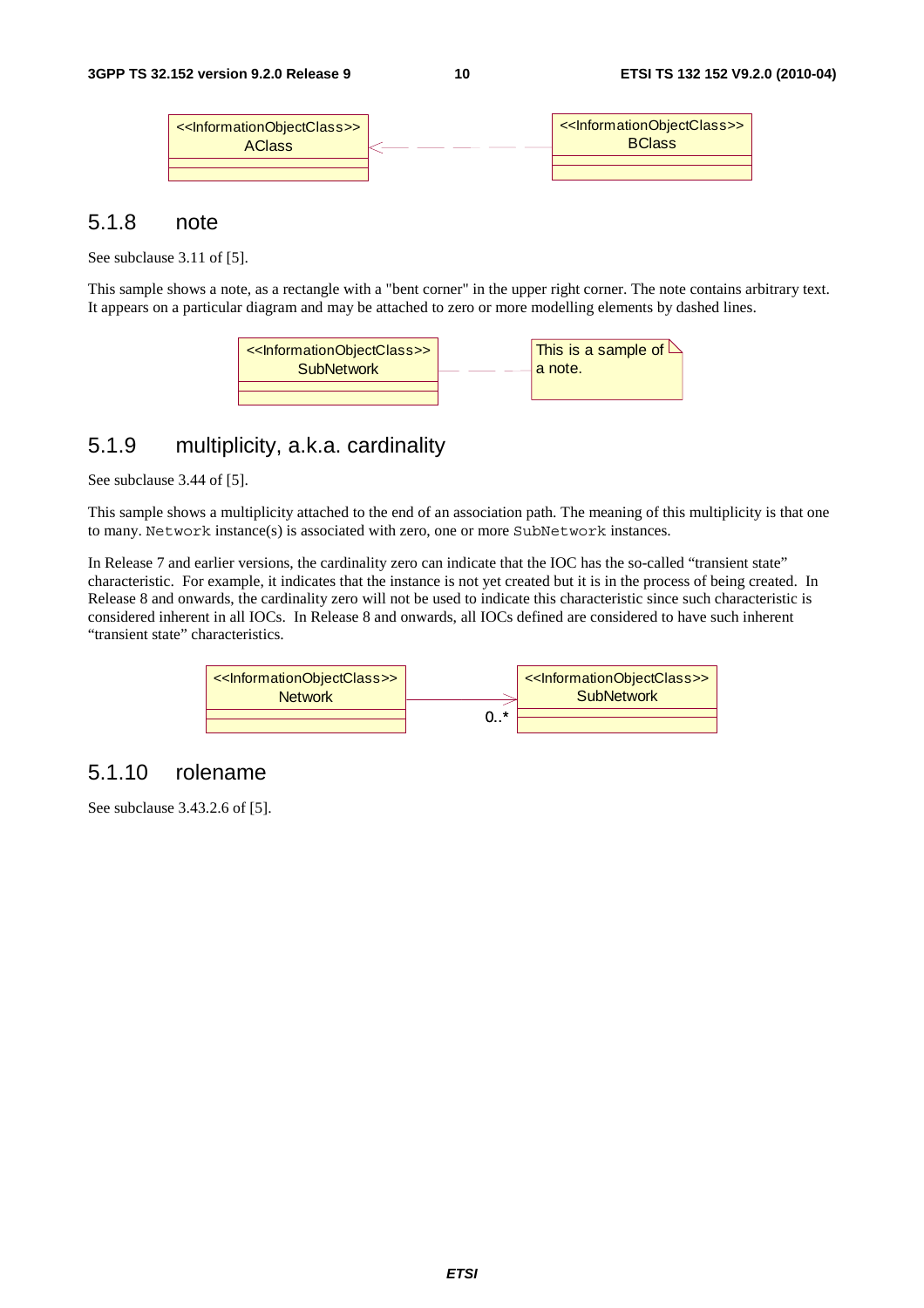This sample shows a Person (say instance John) is associated with a Company (say whose DN is "Company=XYZ"). We navigate the association by using the opposite association-end such that John's Person.theCompany would hold the DN, i.e."Company=XYZ". Use noun for the rolename.



### 5.2 Stereotype

This subclause lists all allowable stereotypes to be used in IRP IS specifications. One stereotype <<Interface>> is defined in [5]. This document lists it out for ease of reference and completness. Other stereotypes are defined in this document.

| <b>Stereotype</b>      | <b>Base Class</b>                      | <b>Affected Metamodel Elements</b> |
|------------------------|----------------------------------------|------------------------------------|
| Interface              | Class                                  |                                    |
| ProxyClass             | Class                                  |                                    |
| Notification           | Class                                  |                                    |
| Archetype              | Classifier (subclause 2.5.2.10 of [5]) |                                    |
| InformationObjectClass | <b>Classifier</b>                      |                                    |
| <b>SupportIOC</b>      | Classifier                             |                                    |
| agent-internal-usage   | Association                            |                                    |
| use                    | Association                            |                                    |
| may use                | Association                            |                                    |
| may realize            | Association                            |                                    |
| names                  | Composition                            | --                                 |

#### **Table: Stereotypes**

### 5.2.1 <<Interface>>

Subclause 2.5.2.25 of [5]:

"An interface is a named set of operations that characterize the behaviour of an element. In the metamodel, an Interface contains a set of Operations that together define a service offered by a Classifier realizing the Interface. A Classifier may offer several services, which means that it may realize several Interfaces, and several Classifiers may realize the same Interface.

Interfaces may not have Attributes, Associations, or Methods. An Interface may participate in an Association provided the Interface cannot see the Association; that is, a Classifier (other than an Interface) may have an Association to an Interface that is navigable from the Classifier but not from the Interface."

Subclause 2.5.4.6 of [5]: "The purpose of an interface is to collect a set of operations that constitute a coherent service offered by classifiers. Interfaces provided a way to partition and characterize groups of operations. An interface is only a collection of operations with a name. It cannot be directly instantiated. Instantiable classifiers, such as class or use case, may use interfaces for specifying different services offered by their instances. Several classifiers may realize the same interface. All of them must contain at least the operations matching those contained in the interface. The specification of an operation contains the signature of the operation (i.e. its name, the types of the parameters and the return type). An interface does not imply any internal structure of the realizing classifier. For example, it does not include which algorithm to use for realizing an operation."

An operation may, however, include a specification of the effects [e.g. with pre and post-conditions] of its invocation.

#### 5.2.1.1 Sample

This sample shows an AlarmIRPOperations  $1$  <<Interface>> that has two operations. The input and output parameters of the operations are hidden (i.e. not shown). The AlarmIRP has a unidirectional mandatory realization relationship with the <<Interface>>.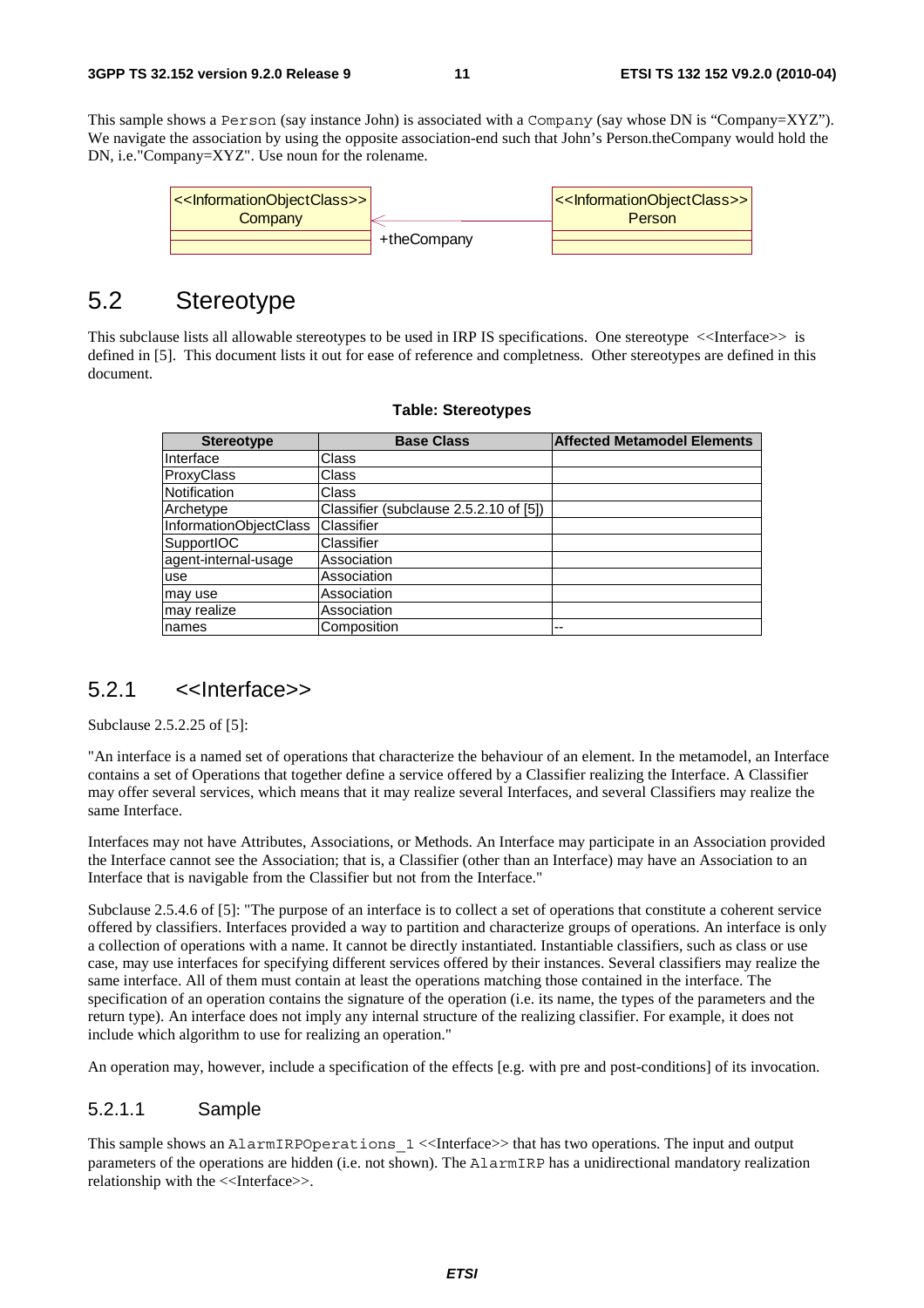

#### **<<Interface>> Notation**

### 5.2.2 Void

### 5.2.3 <<ProxyClass>>

It is a form or template representing a number of <<InformationObjectClass>>. It encapsulates attributes, links, methods (or operations), and interactions that are present in the represented <<InformationObjectClass>>.

The semantics of a <<ProxyClass>> is that all behaviour of the <<ProxyClass>> is present in the represented <<InformationObjectClass>>. Since this class is simply a representation of other classes, this class cannot define its own behaviour other than those already defined by the represented <<InformationObjectClass>>.

A particular <<InformationObjectClass>> can be represented by zero, one or more <<ProxyClass>> or <<Archetype>>. For example, the ManagedElement <<InformationObjectClass>> can have MonitoredEntity <<ProxyClass>> and ManagedEntity <<ProxyClass>>.

The attributes of the  $\langle$ -ProxyClass>> are accessible by the source entity that has an association with the <<ProxyClass>>.

#### 5.2.3.1 Sample

This shows a <<ProxyClass>> named MonitoredEntity. It represents all NRM <<InformationObjectClass>> (e.g. GgsnFunction <<InformationObjectClass>>) whose instances are being monitored for alarm conditions.

Note that <<MonitoredEntity>> does not define any attribute. The attributes are already defined by all NRM <<InformationObjectClass>>.



**<<ProxyClass>> Notation** 

See Annex A for more samples that use <<ProxyClass>>.

### 5.2.4 <<Archetype>>

It is a form or template representing common class properties (e.g. attributes, links, operations and interactions) of a number of represented <<InformationObjectClass>>.

The semantics of an  $\ll$ Archetype $\gg$  is that all attributes, links operations and interactions encapsulated by the <<Archetype>> may or may not be present in the represented <<InformationObjectClass>>. The <<Archetype>> represents a placeholder class that is most useful in technology neutral analysis models that will require further specification and/or mapping within a more complete construction model.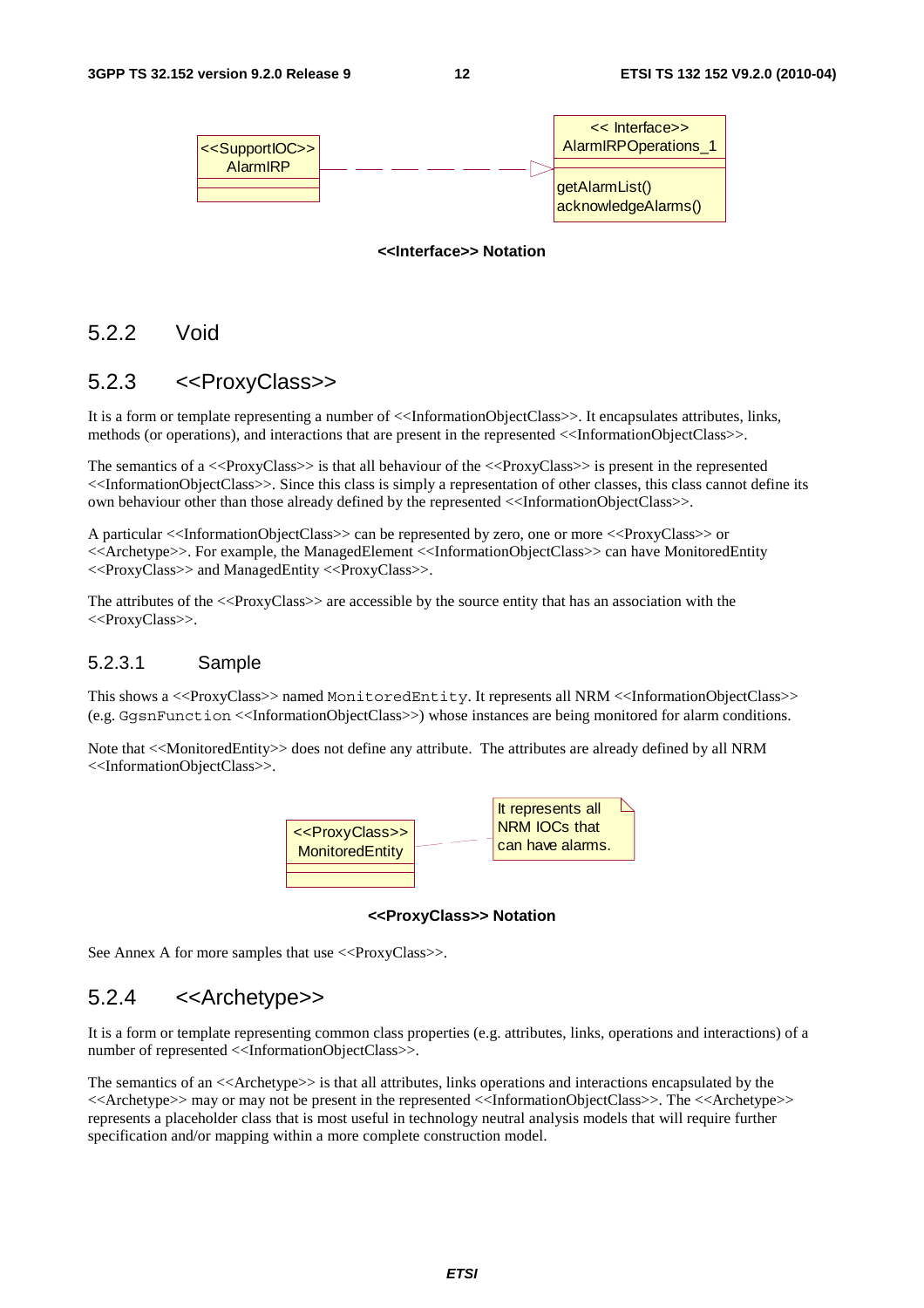#### 5.2.4.1 Sample

This shows an <<Archetype>> StateManagement. It also shows an <<InformationObjectClass>> IRPAgent that depends on this StateManagement. Note that the StateManagement has defined a number of attributes (not shown in the UML diagram).

The classes that depend on this StateManagement may or may not use all of the StateManagement attributes. In other words, at least one of the attributes of StateManagement is present in the IRPAgent. The precise set of StateManagement attributes used by the IRPAgent is specified in specification that defines the IRPAgent.



**<<Archetype>> Notation** 

### 5.2.5 <<InformationObjectClass>>

It is the descriptor for a set of network resources and network management capabilities. Each <<InformationObjectClass>> represents a set of instances with similar structure, behaviour and relationships.

This <<InformationObjectClass>> and other information classes such as <<Interface>> are mapped into technology specific model elements. The mapping of IS modelling constructs to technology specific modelling constructs are captured in the corresponding IRP Solution Set specifications.

The name of an <<InformationObjectClass>> has scope within the 3GPP IRP IS document in which it is specified and the name must be unique among all <<InformationObjectClass>> names within that 3GPP IRP IS document. The IRP IS document name is considered in the similar way as the UML Package-name.

The <<InformationObjectClass>> is identical to UML *class* except that it does not include/define methods or operations.

Subclause 3.22.1 of [5]: "A *class* represents a concept within the system being modelled. Classes have data structure and behaviour and relationships to other elements."

See Annex B for information on various application of this Stereotype when compared to that of  $\langle$ SupportIOC>>.

#### 5.2.5.1 Sample

This sample shows an RncFunction <<InformationObjectClass>>.

| < <informationobjectclass>&gt;<br/><b>RncFunction</b></informationobjectclass> |
|--------------------------------------------------------------------------------|
|                                                                                |
|                                                                                |

#### **<<InformationObjectClass>> Notation**

#### $5.2.6$  << use >> and << may use >>

The <<use>> and <<may use>> are unidirectional associations. The target must be an <<Interface>> or <<Notification>>.

In the case where the target is  $\langle\langle\langle\langle\rangle\rangle\rangle$  the  $\langle\langle\langle\rangle\rangle\rangle\rangle\rangle\rangle$  states that the source class must have the capability to use the target <<Interface>> in that it can invoke the operations defined by the <<Interface>>. Support of the capability by the source entity is mandatory. The  $\leq$ may use $\geq$  states that the source class may have the capability to use the target <<Interface>> in that it may invoke the operations defined by the <<Interface>>. Support of the capability by the source entity is optional.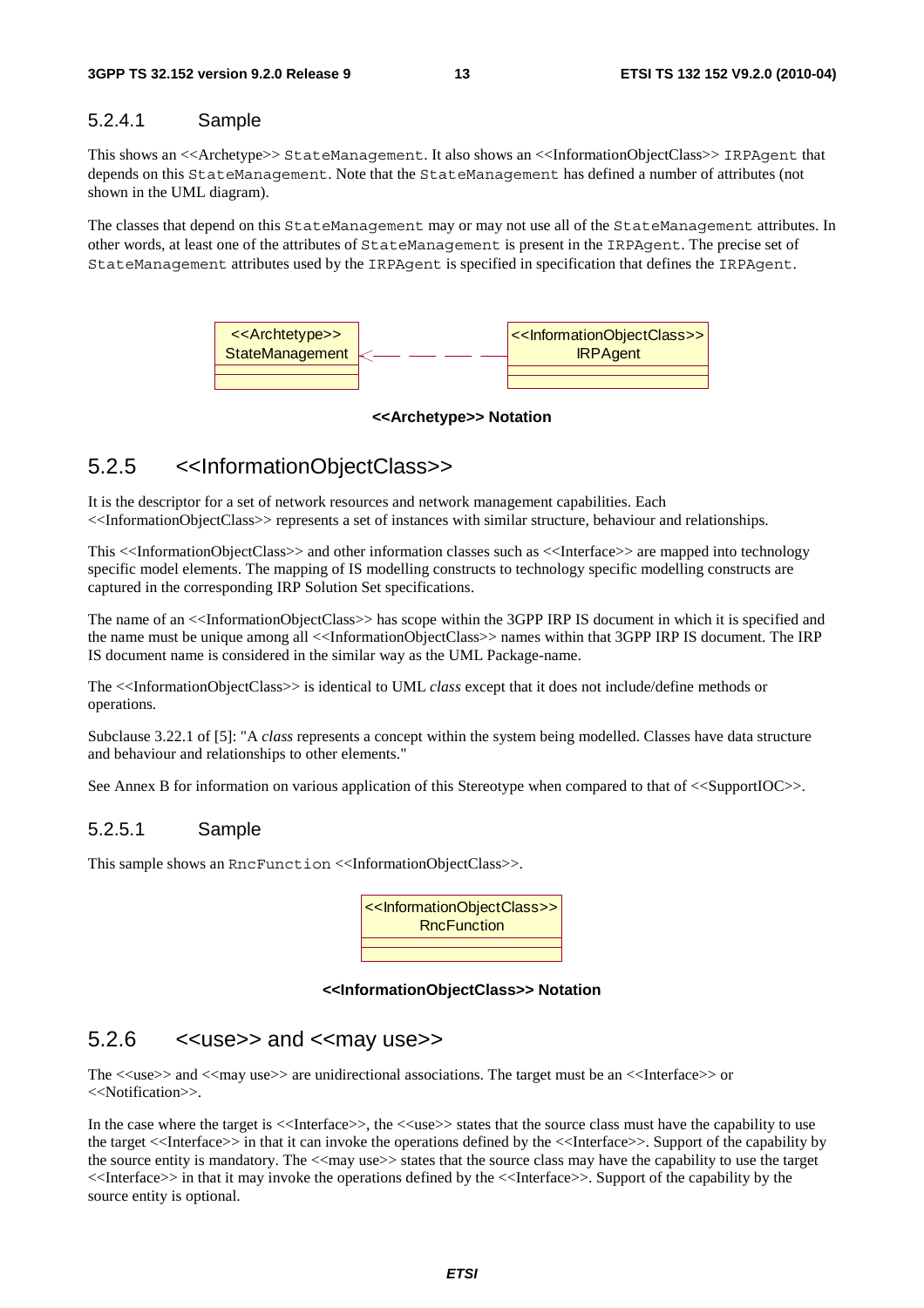In the case the target is  $\ll$ Notification  $\gg$ , the  $\ll$ use  $\gg$  states that the source class must be the originator of the notifications defined by the target <<Notification>>. Support of the capability by the source entity is mandatory. The <<may use>> states that the source class may be the originator of the notifications defined by the target <<Notification>>. Support of the capability by the source entity is optional.

#### 5.2.6.1 Sample for target <<Interface>>

This shows that the IRPManager shall use the operations defined by AlarmIRPOperations\_1 and may use the operations defined by AlarmIRPOperations\_2.



#### **<<use>> and <<may use>> Notation for target <<Interface>>**

#### 5.2.6.2 Sample for target <<Notification>>

This shows that the PMIRP shall have the capability to emit or originate notifications defined by PMIRPNotifications 1 and may have the capability to emit or originate notifications defined by PMIRPNotifications\_2.



#### **<<use>> and <<may use>> Notation for target <<Notification>>**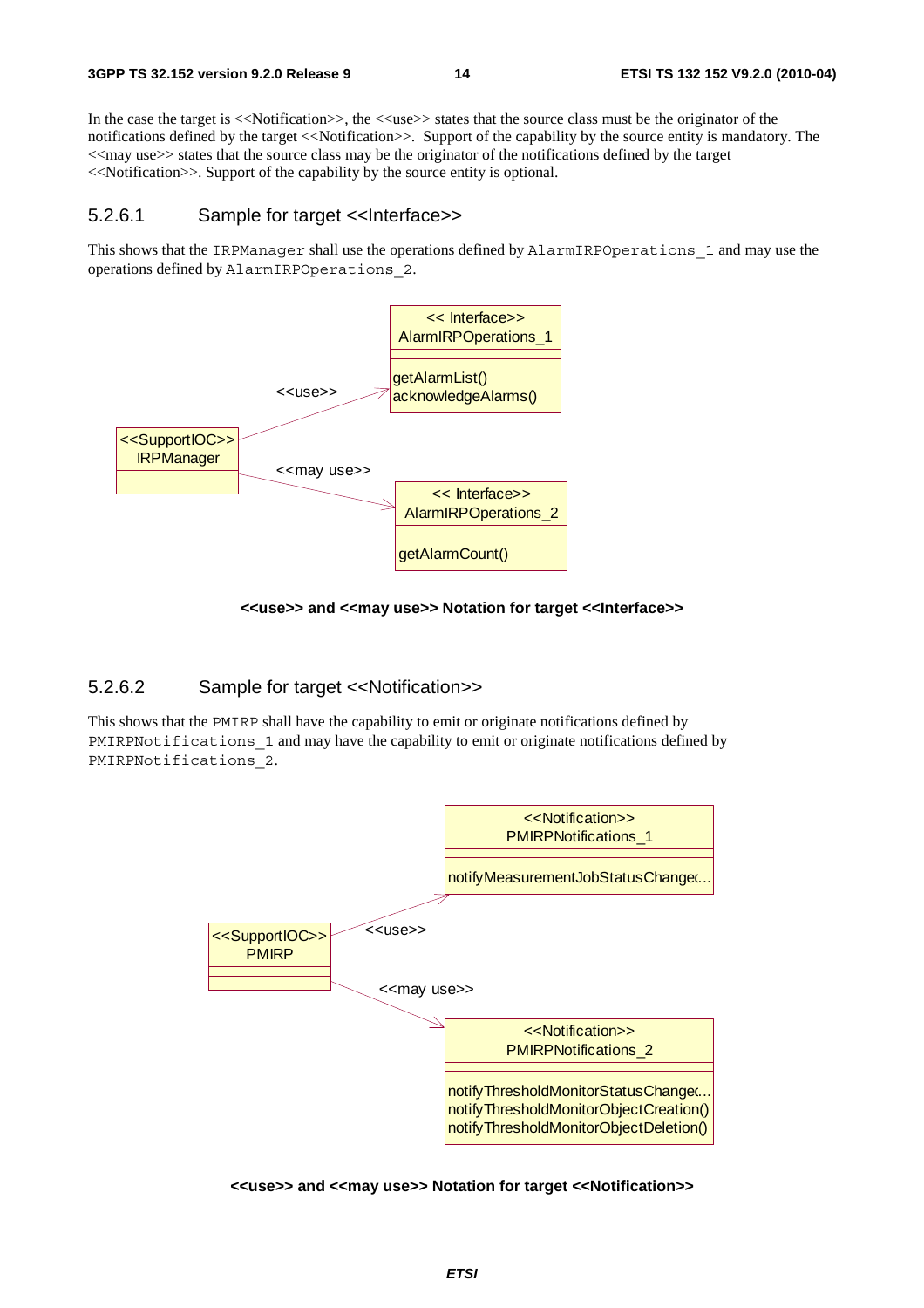### 5.2.7 << may realize >>

The  $\langle\langle \text{may realize}\rangle\rangle$  is an unidirectional association. The target must be an  $\langle\langle \text{Interface}\rangle\rangle$ . The  $\langle\langle \text{may realize}\rangle\rangle$ shows that the source entity may realize the operations defined by the target  $\ll$ Interface $\gg$ .

Note that the UML basic element has defined the realize association (and therefore, there is no need to define a stereotype of such association). The realize association shows that the source entity must realize (or implement) the operations defined by the target <<Interface>>.

#### 5.2.7.1 Sample

This shows that the AlarmIRP may realize the operation of AlarmIRPOperations 2.



#### **<<may realize>> Notations**

### 5.2.8 Void

### $5.2.9$   $\leq$ names $\geq$

It specifies a unidirectional composition. The target instance is uniquely identifiable, within the namespace of the source entity, among all other targeted instances of the same target classifier and among other targeted instances of other classifiers that have the same <<names>> composition with the source.

The source classifier and target classifier shall both have a naming attribute.

Composition used as the act of name containment provides a semantic of a whole-part relationship between the domain and the named elements that are contained, even if only by name. From the management perspective access to the part is through the whole. Multiplicity shall be indicated at both ends of the relationship.

A target instance can not have multiple <<names>> with multiple sources, i.e. a target instance can not participate in or belong to multiple namespaces.

#### 5.2.9.1 Sample

This shows that all instances of MscFunction are uniquely identifiable within a ManagedElement instance's namespace.



#### **<<names>> Notation**

### 5.2.10 << opt>>>

The <<opt>> (alternatively <<optional>>) enables the indication of optionality of attributes, parameters and operations (respectively) within the UML diagrams. The semantics of optionality are defined in TS 32.150 [3].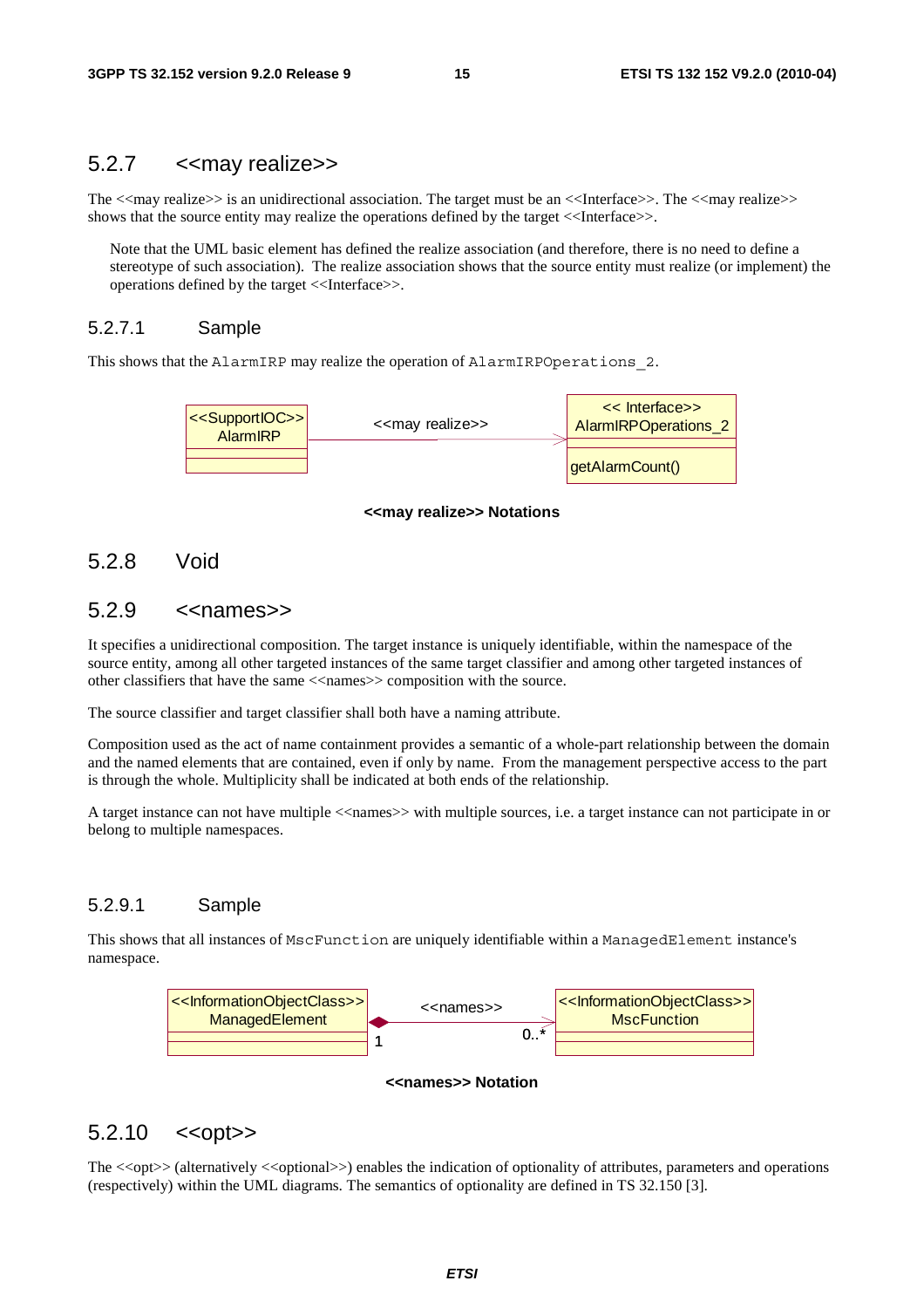In the absence of the stereotype, the attribute, parameter, or operation in question is mandatory.

#### 5.2.10.1 Sample



#### **<<opt>> Notation for operations**

### 5.2.11 <<Notification>>

<<Notification>> is a named set of notifications.

#### 5.2.11.1 Sample

This sample shows a <<Notification>> named "PMIRPNotifications\_1" and another <<Notification>> named "PMIRPNotifications\_2". Both of them have notification(s). An example of a notification can be notifyMeasurementJobStatusChanged().





### 5.2.12 <<agent-internal-usage>>

This is a unidirectional association. The source passes network management information to target. The source and target are entities or processes running in different IRP instances such as AlarmIRP, PMIRP. The instances may be name-contained by the same IRPAgent or different IRPAgent instances. The precise network management information passed and the information transfer mechanism are not standardized and are vendor-specific.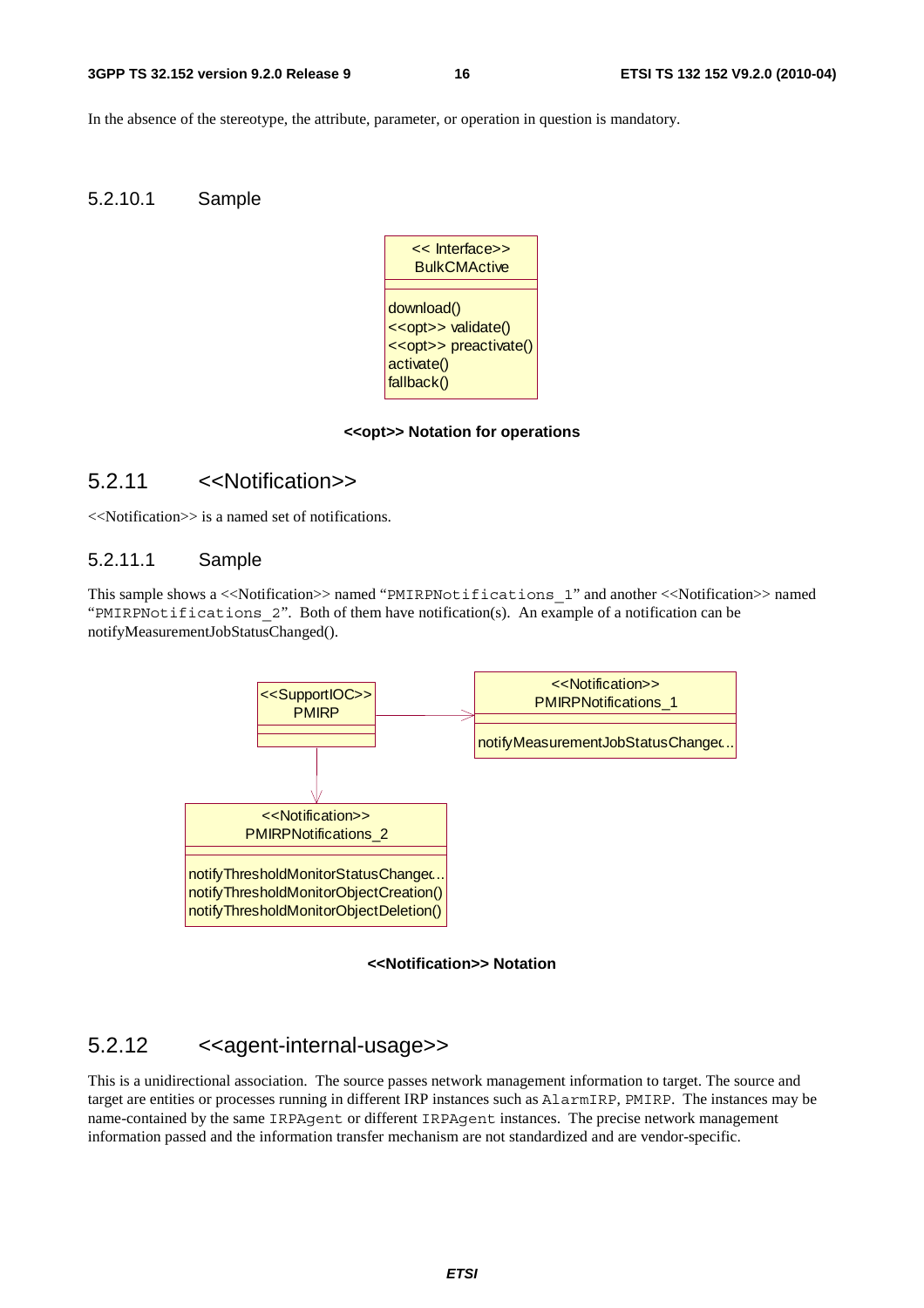#### 5.2.12.1 Sample

This shows that NLIRP (NotificationLog IRP) can pass some network management information to FTIRP.



#### **<<agent-internal-usage>> Notation**

### 5.2.13 <<SupportIOC>>

It is the descriptor for a set of management capabilities.

The <<SupportIOC>> is identical to UML *class* except that it does not include/define methods or operations.

Subclause 3.22.1 of [5]: "A *class* represents a concept within the system being modelled. Classes have data structure and behaviour and relationships to other elements."

#### 5.2.13.1 Sample

This sample shows an AlarmList  $\langle$ SupportIOC $\rangle$ >.



#### **<<SupportIOC>> Notation**

### 5.3 Void

### 5.4 Association classes

Subclause 3.46 of OMG: "Unified Modelling Language Specification, Version 1.51" [5] [http://www.omg.org/technology/documents/formal/uml.htmd d](http://www.omg.org/technology/documents/formal/uml.htmd)efines an association class as

"An association class is an association that also has class properties (or a class that has association properties). Even though it is drawn as an association and a class, it is really just a single model element.".

Association classes are appropriate for use when an «InformationObjectClass» needs to maintain associations to several other «InformationObjectClass»'s and there are relationships between the members of the associations within the scope of the "containing" «InformationObjectClass». For example, a namespace maintains a set of bindings, a binding ties a name to an object. A Binding «IOC» can be modelled as an Association Class that provides the binding semantics to the relationship between a name and some other «InformationObjectClass». This is depicted in the following figure (exemplary only, not taken from another 3GPP specification).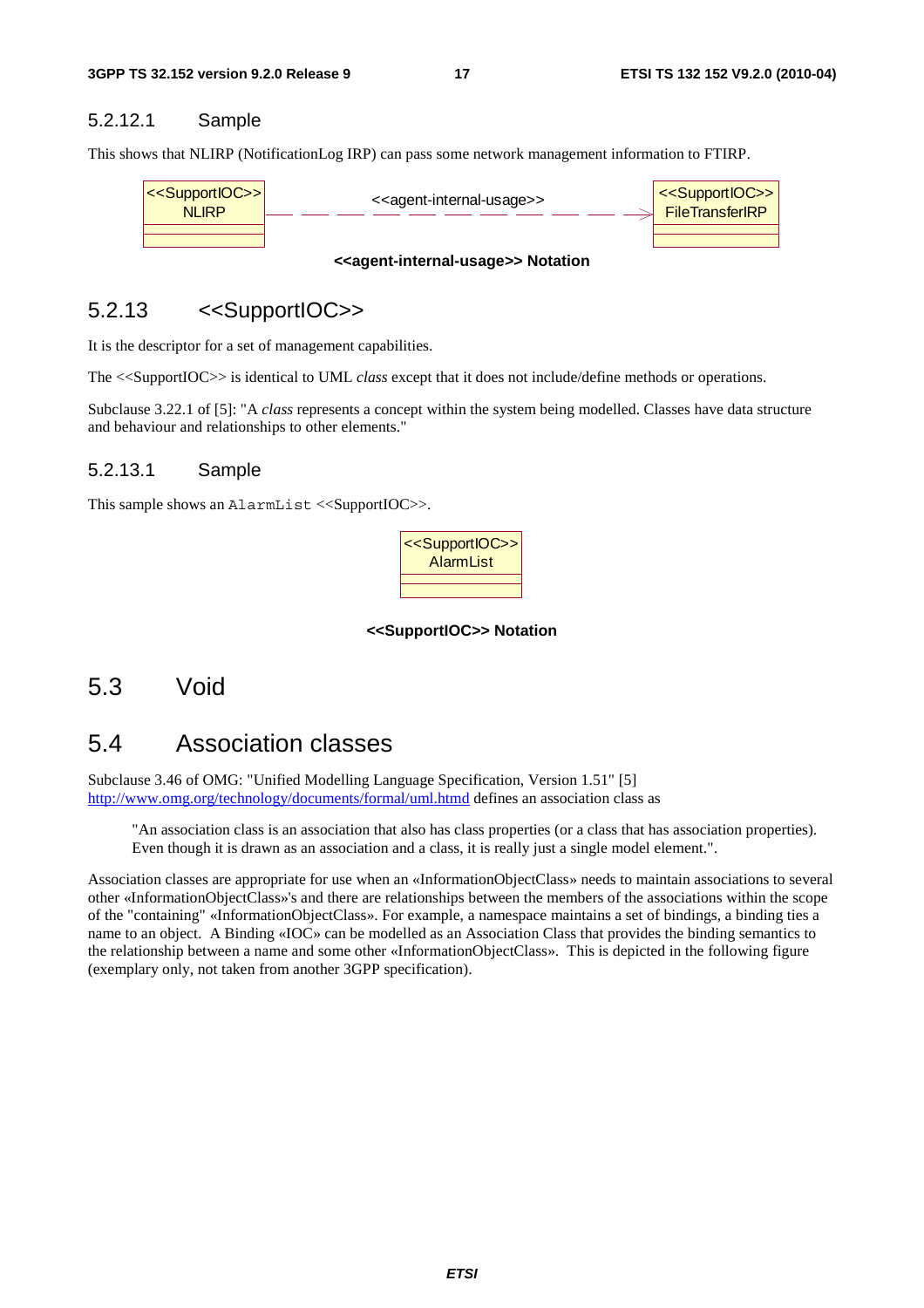

**Example of an Association Class**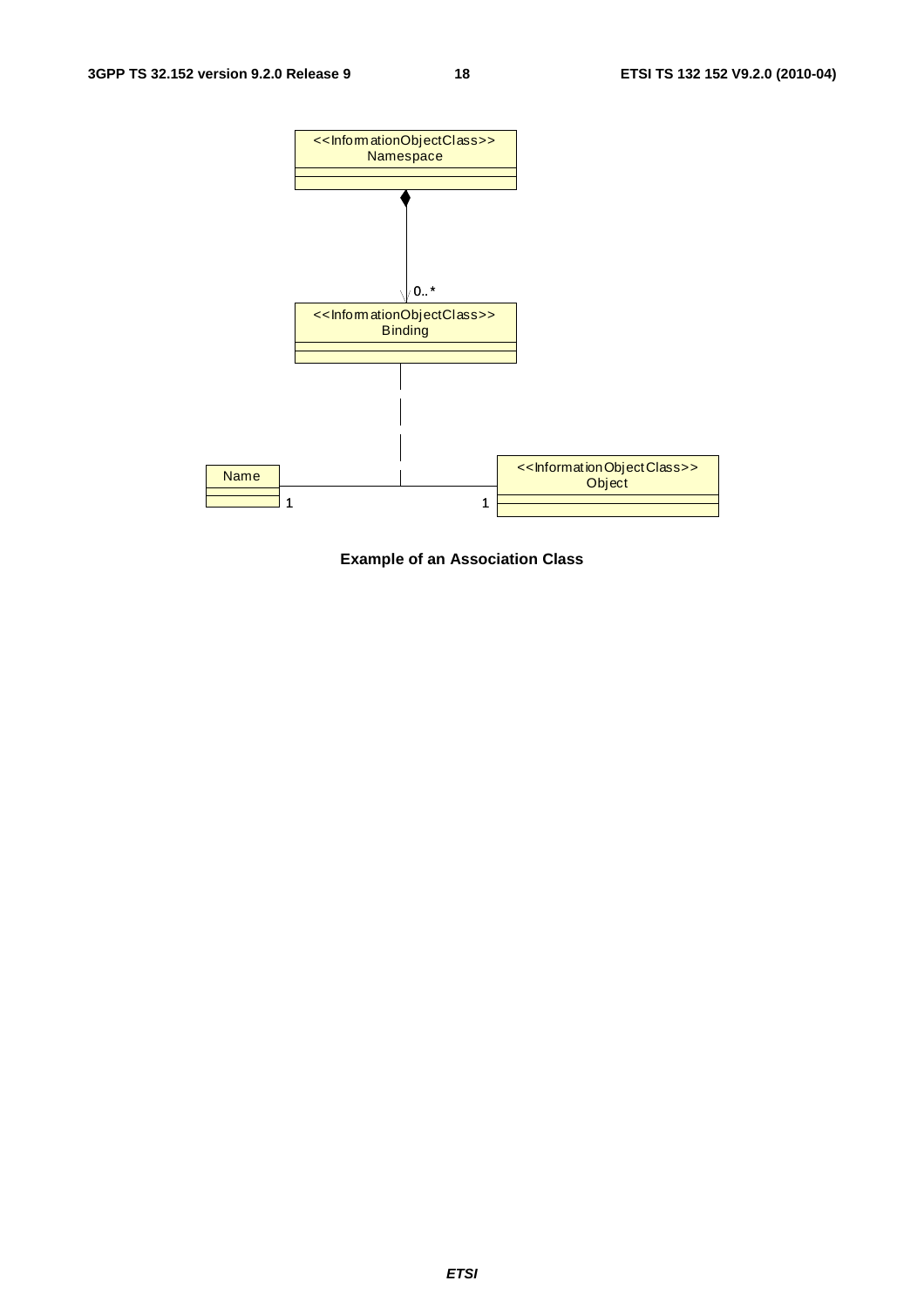### 5.4 Association classes

Subclause 3.46 of OMG: "Unified Modelling Language Specification, Version 1.51" [5] [http://www.omg.org/technology/documents/formal/uml.htmd d](http://www.omg.org/technology/documents/formal/uml.htmd)efines an association class as

"An association class is an association that also has class properties (or a class that has association properties). Even though it is drawn as an association and a class, it is really just a single model element.".

Association classes are appropriate for use when an «InformationObjectClass» needs to maintain associations to several other «InformationObjectClass»'s and there are relationships between the members of the associations within the scope of the "containing" «InformationObjectClass». For example, a namespace maintains a set of bindings, a binding ties a name to an object. A Binding «IOC» can be modelled as an Association Class that provides the binding semantics to the relationship between a name and some other «InformationObjectClass». This is depicted in the following figure (exemplary only, not taken from another 3GPP specification).



**Example of an Association Class**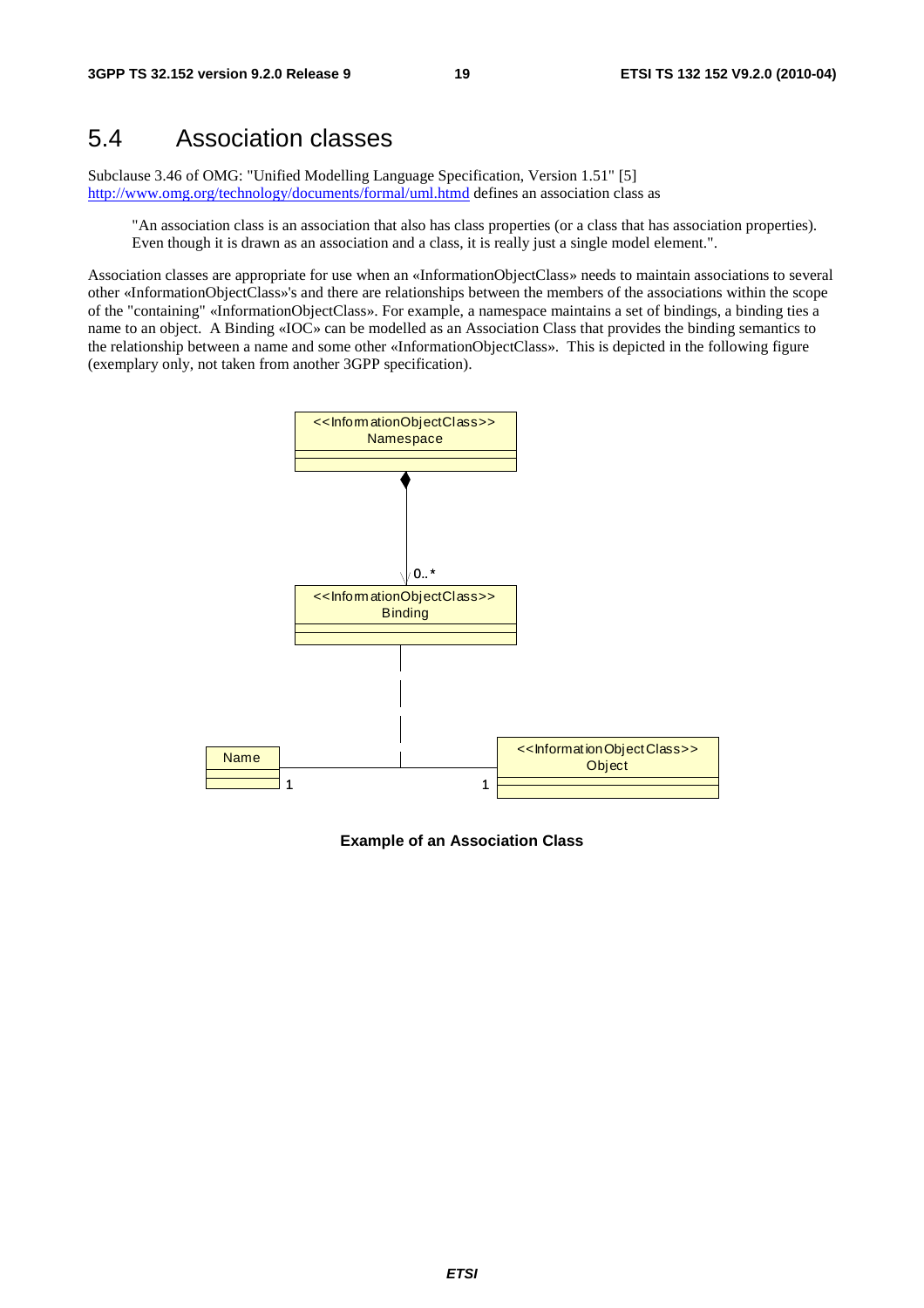## 5.5 Abstract Class

It specifies a <<InformationObjectClass>> as a base class to be inherited by subclasses. An abstract class can not be.

Abstract class notation is the use of italics in the class name of the corresponding <<InformationObjectClass>> in the diagram.

### 5.5.1 Sample

This shows that ManagedGenericIRP is an abstract <<InformationObjectClass>>.



**Abstract Class Notation**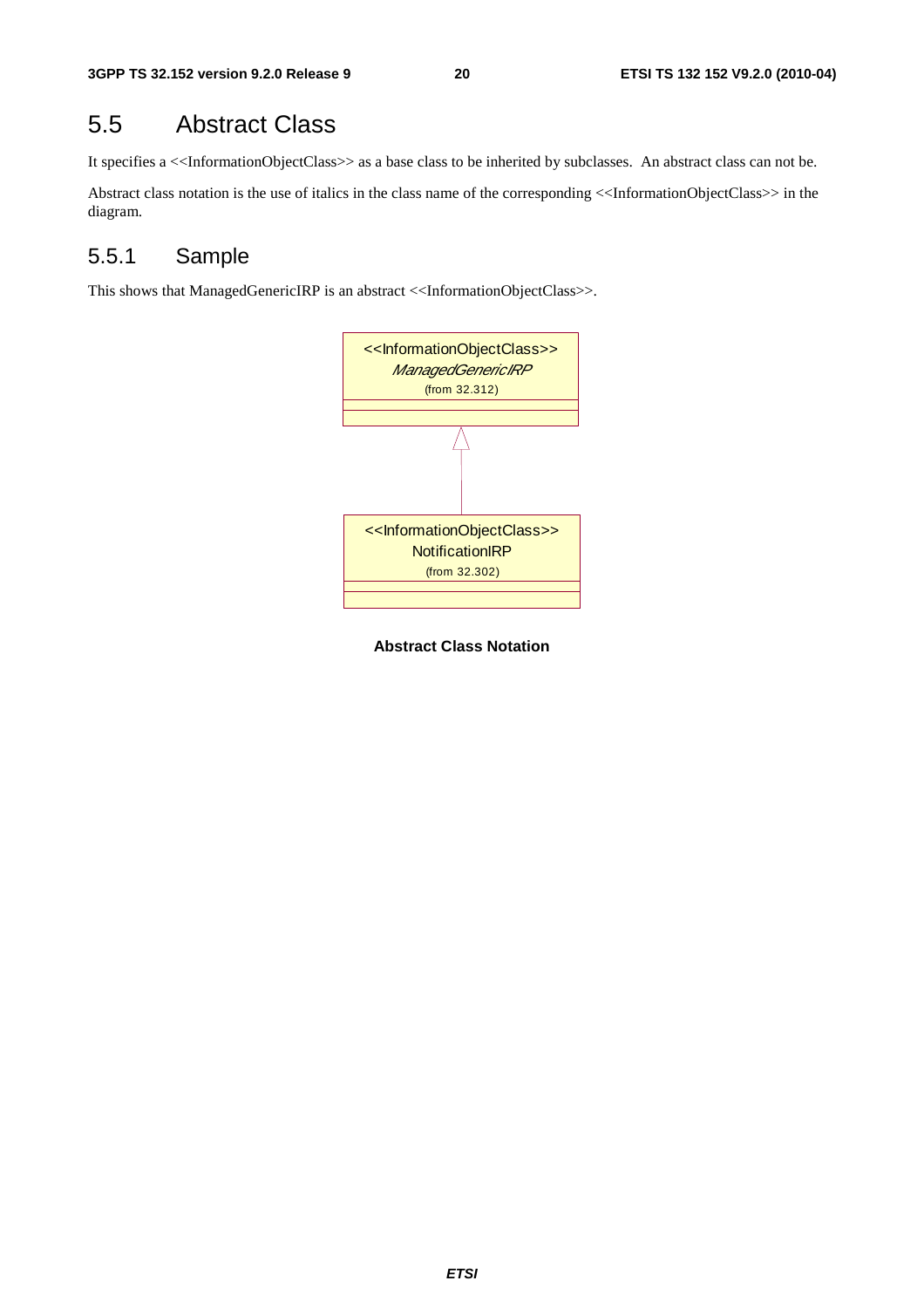# Annex A (informative): Samples of using <<ProxyClass>> to model Link related IOCs

# A.1 First Sample

This shows a <<ProxyClass>> named YyyFunction. It represents all IOCs listed in the Note under the UML diagram. All the listed IOCs, in the context of this sample, inherit from ManagedFunction IOC.

The use of <<ProxyClass>> eliminates the need to draw multiple UML <<InformationObjectClass>> boxes, i.e. those whose names are listed in the Note, in the UML diagram.



Note: The YyyFunction <<ProxyClass>> represents AsFunction, AucFunction, BgFunction, …

**<<ProxyClass>> Notation Sample A.1**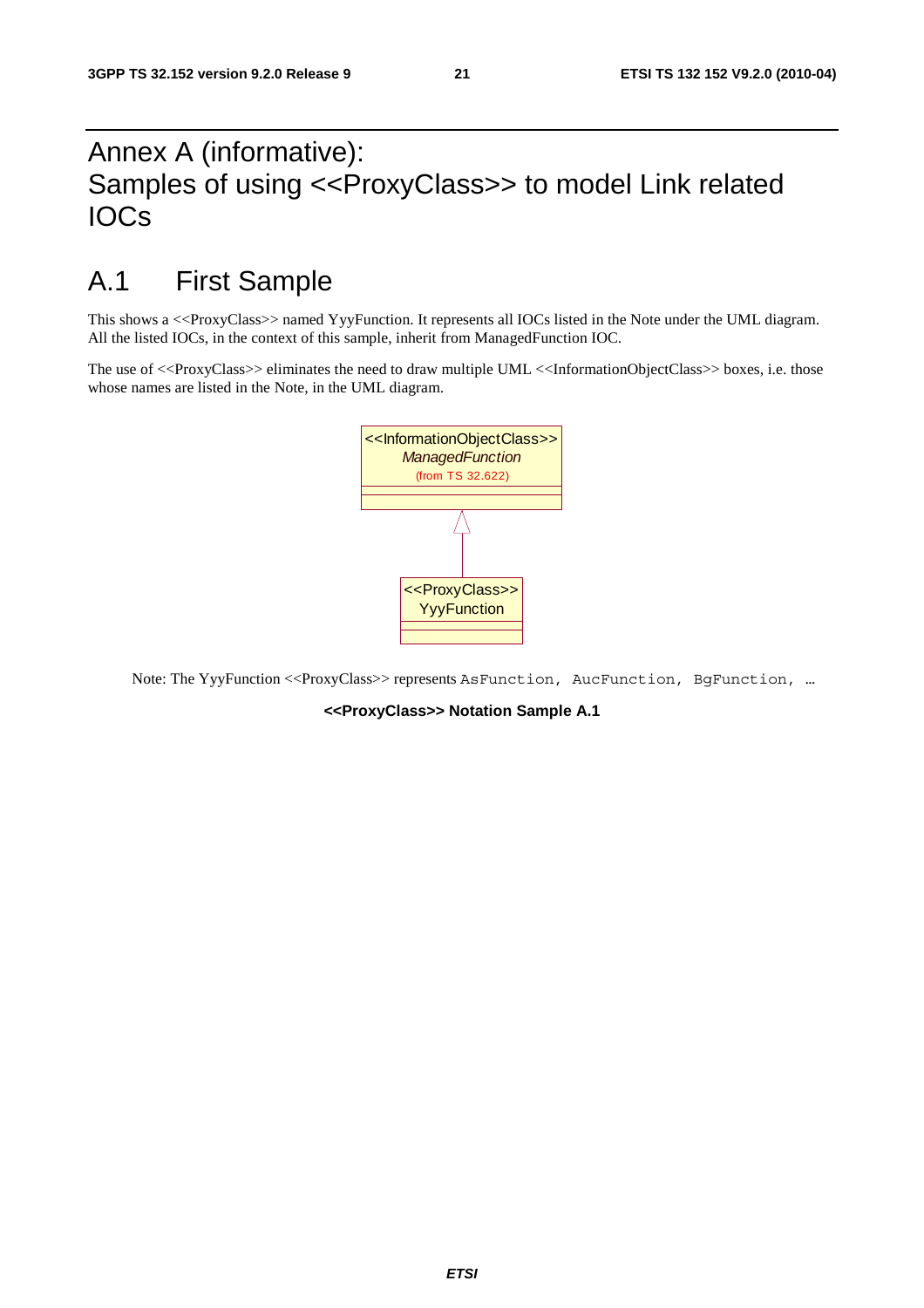# A.2 Second Sample

This shows a <<ProxyClass>> named YyyFunction. It represents all IOCs listed in the Note right under the UML diagram. All the listed IOCs, in the context of this sample, have link (internal and external) relations.

The actual names of the IOC represented by InternalYyyFunction <<ProxyClass>> and by the ExternalYyyFunction  $\ll$ ProxyClass>> are listed under the subsection of X.Y of the associated YyyFunction. For example, under X.Y.1 for AsFunction, two paragraphs are added to list all peer internal entities and external entities that are linked with AsFunction. See sample in quotation below that is using AsFunction as a sample for YyyFunction.

The actual names of the IOC represented by Link\_a\_z <<ProxyClass>> and by ExternalLink\_a\_z <<ProxyClass>> are listed under the subsection of X.Y of the associated YyyFunction. For example, under X.Y.1 for AsFunction, two paragraphs are added to list the names of the IOCs represented by Link\_a\_z and by ExternalLink\_a\_z. See the quoted text below that is using AsFunction as a sample for YyyFunction.

.,

### X.Y.1 AsFunction

#### X.Y.1.1 Definition

This IOC represents As functionality. For more information about the As, see 3GPP TS 23.002 [15].

The linked InternalYyyFunction <<ProxyClass>> represents SlsFunction, CscfFunction, HlrFunction ...

The linked ExternalYyyFunction <<ProxyClass>> represents ...

The Link\_a\_z <<ProxyClass>> represents Link\_As\_Scscf, Link\_Bgcf\_Scscf ...

The ExternalLink\_a\_z <<ProxyClass>> represents ...





NOTE: The 'Yyy' of YyyFunction <<ProxyClass>> represents AsFunction, AucFunction, ...

**<<ProxyClass>> Notation Sample A.2**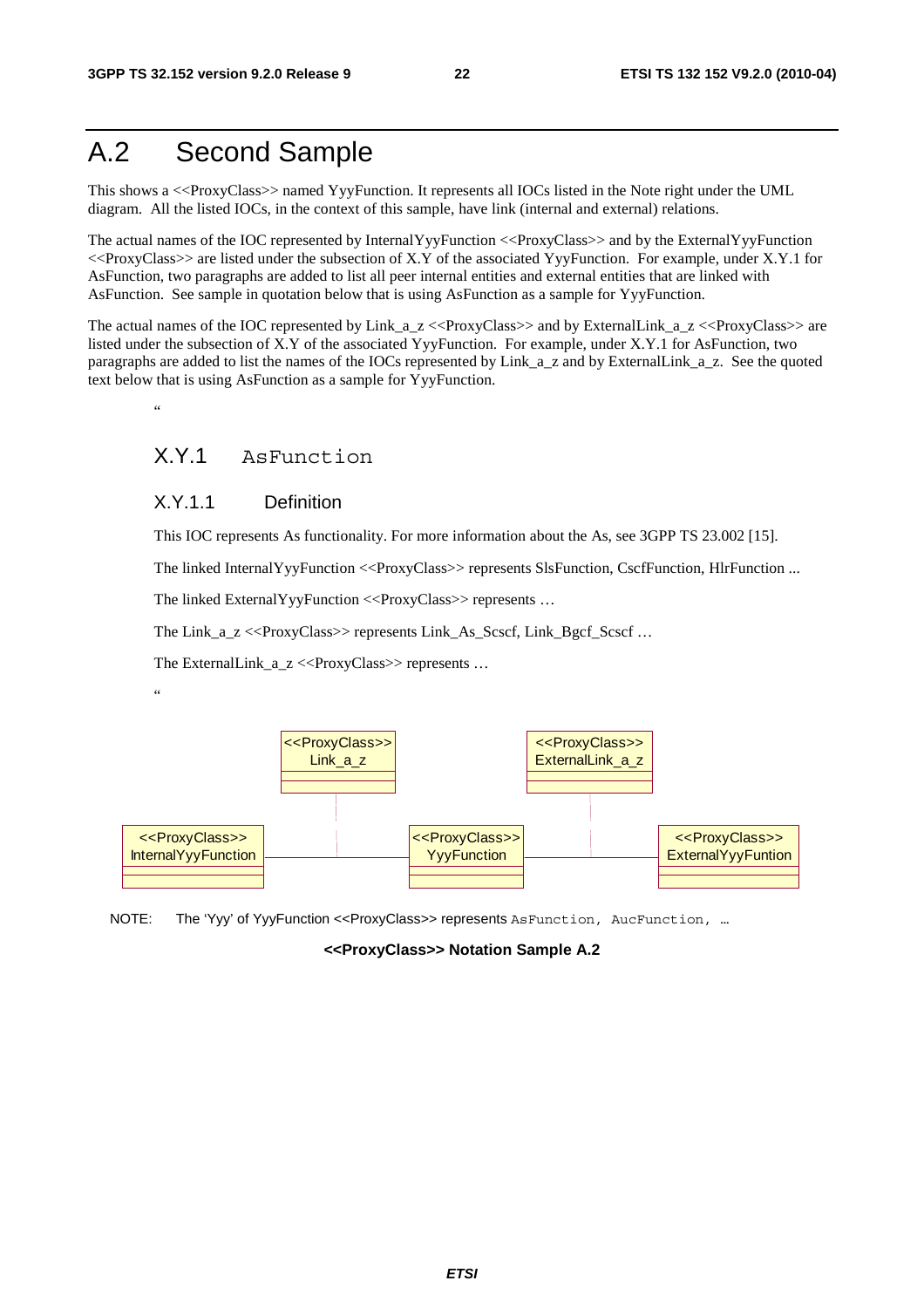# Annex B (normative): Application of <<InformationObjectClass>> and <SupportIOC>>

The <<InformationObjectClass>> and <<SupportIOC>> are stereotypes. These two stereotypes serve similar purpose in that each is a named set of network resource properties. However, their applications, in the context of supporting network management over Itf-N, can be different. This Annex highlights their similarities and differences of such application.

|                                                                     | < <informationobjectclass>&gt;</informationobjectclass>  | < <supportioc>&gt;</supportioc>                                                   |
|---------------------------------------------------------------------|----------------------------------------------------------|-----------------------------------------------------------------------------------|
| Can it be an abstract class?                                        | Yes                                                      | Yes                                                                               |
| Can it be a concrete class?                                         | Yes                                                      | Yes                                                                               |
| Can it inherit from                                                 | Yes                                                      | <b>No</b>                                                                         |
| < <informationobjectclass>&gt;?</informationobjectclass>            |                                                          |                                                                                   |
| Can it inherit from << SupportIOC>>?                                | <b>No</b>                                                | Yes                                                                               |
| Can it be name-contained by                                         | Yes                                                      | Yes                                                                               |
| < <informationobjectclass>&gt;?</informationobjectclass>            |                                                          |                                                                                   |
| Can it be name-contained by                                         | <b>No</b>                                                | Yes                                                                               |
| < <supportioc>&gt;?</supportioc>                                    |                                                          |                                                                                   |
| Can an instance have a DN?                                          | < <informationobjectclass>&gt;</informationobjectclass>  | < <supportioc>&gt; may be used by</supportioc>                                    |
|                                                                     | must be a class of a naming-tree                         | specification author for a class                                                  |
|                                                                     | meaning all its instances must have a                    | within a naming-tree. If so, it                                                   |
|                                                                     | DN.                                                      | means that all its instances will                                                 |
|                                                                     |                                                          | have a DN.                                                                        |
| Can IRPManager use operations of                                    | IRPManager can use the Basic CM IRP                      | IRPManager can use the Basic CM                                                   |
| Basic CM IRP [6] and Bulk CM                                        | and Bulk CM IRP operations to access                     | IRP and Bulk CM IRP operations to                                                 |
| IRP [7] to access the information in an                             | information of all                                       | access information of instances of                                                |
| instance?                                                           | < <informationobjectclass>&gt;</informationobjectclass>  | < <supportioc>&gt; defined in their</supportioc>                                  |
|                                                                     | defined in all NRM IRPs, in accordance                   | respective Interface IRP, in                                                      |
|                                                                     | to the qualifier values of the                           | accordance to the qualifier values                                                |
|                                                                     | < <informationobjectclass>&gt;.</informationobjectclass> | of the < <suppportioc>&gt;.</suppportioc>                                         |
| Can IRPManager use operations of                                    | <b>No</b>                                                | IRPManager can use the Interface                                                  |
| Interface IRP, except Basic CM IRP [6]                              |                                                          | IRP operations to access                                                          |
| and Bulk CM IRP [7] (e.g. Alarm IRP),<br>to access the information? |                                                          | information of < <supportioc>&gt;</supportioc>                                    |
|                                                                     |                                                          | defined in their respective Interface                                             |
|                                                                     |                                                          | IRP, in accordance to qualifier<br>values of the < <supportioc>&gt;.</supportioc> |
| Can IRPManager receive information                                  | Yes.                                                     | Yes if < <supportioc>&gt; is a class</supportioc>                                 |
| via Notification [8] whose                                          | The types of notification emitted are                    | of a naming-tree.                                                                 |
| objectClass and objectInstance                                      | shown by the Notification Table                          | The types of notification emitted are                                             |
| parameters carry the instance DN?                                   | associated with the class definition.                    | shown by the Notification Table                                                   |
|                                                                     |                                                          | associated with the class definition.                                             |
|                                                                     |                                                          |                                                                                   |
|                                                                     |                                                          | No if < <supportioc>&gt; is not a</supportioc>                                    |
|                                                                     |                                                          | class of a naming-tree.                                                           |
| Measurement [9]                                                     | Measurements can be associated with                      | Measurements can be associated                                                    |
|                                                                     | < <informationobjectclass>&gt;</informationobjectclass>  | with < <supportioc>&gt; instances if</supportioc>                                 |
|                                                                     | instances.                                               | < <supportioc>&gt; class is used in</supportioc>                                  |
|                                                                     |                                                          | a naming-tree.                                                                    |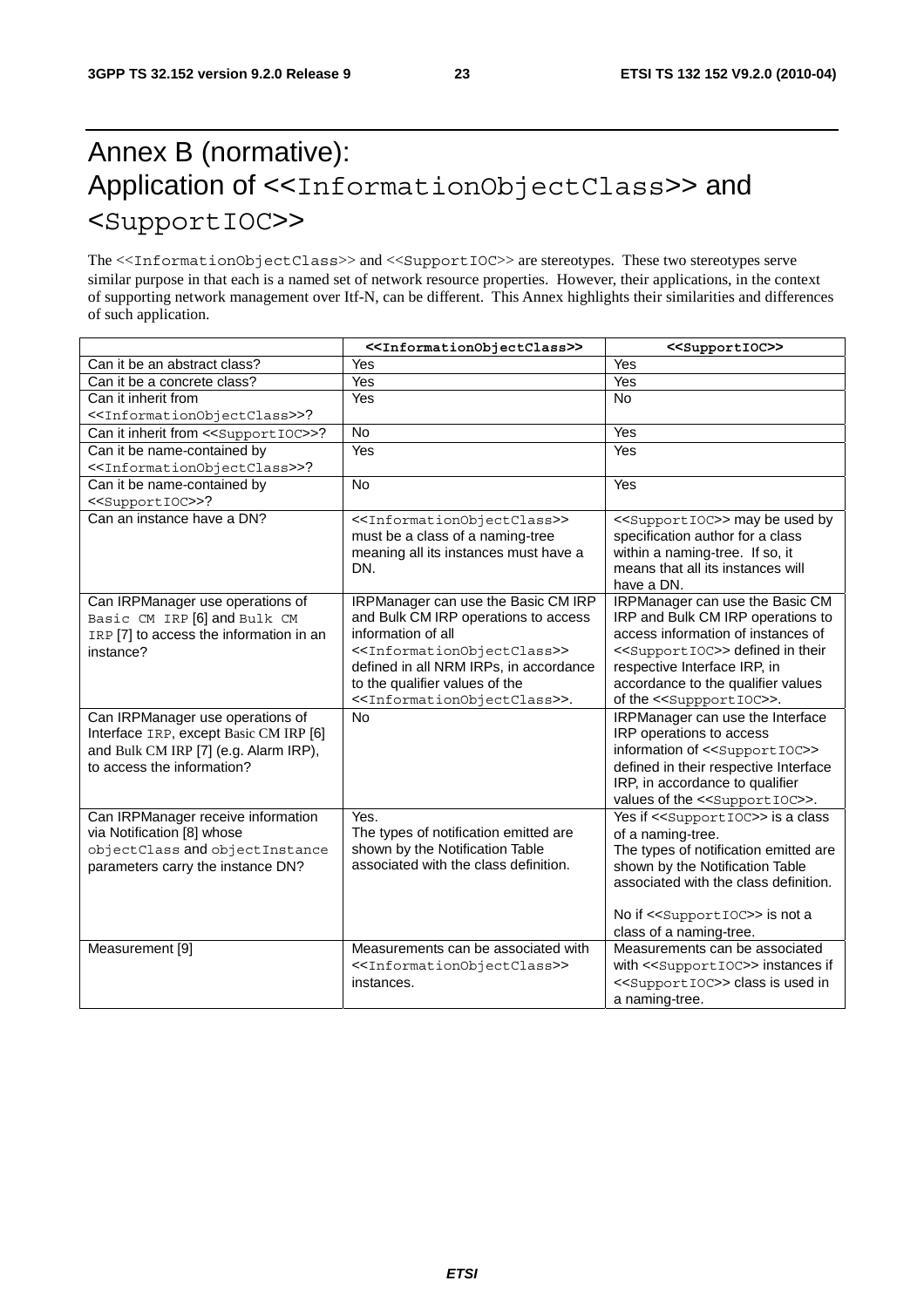# Annex C (informative): Change history

| <b>Change history</b> |  |                              |            |                          |                                                                                  |     |             |                 |
|-----------------------|--|------------------------------|------------|--------------------------|----------------------------------------------------------------------------------|-----|-------------|-----------------|
| Date                  |  | TSG #  TSG Doc.              | <b>CR</b>  |                          | <b>Rev Subject/Comment</b>                                                       | Cat | Old         | <b>New</b>      |
| Dec 2003              |  | SA 22 SP-030615              |            | --                       | Submitted to TSG SA#22 for Information                                           | --  | 1.0.0       |                 |
| Mar 2004              |  | SA 23 SP-040115              |            | -−                       | Submitted to TSG SA#23 for Approval                                              |     |             | $2.0.0$ 6.0.0   |
| Oct 2006              |  | $\overline{a}$               | Ξ.         | --                       | Corrected TS ver. and Rel #; added GSM logo in line with 41.101                  | --  | 6.0.060.0.1 |                 |
| Jun 2004              |  | SA 24 SP-040242              | $0001$ --  |                          | <b>UML Repertoire Updates (Associations)</b>                                     | С   |             | $6.0.1$ 6.1.0   |
| Mar 2005              |  | SA 27 SP-050023              | $0002$ --  |                          | Add "abstract" adornment                                                         | F   |             | 6.1.0 6.2.0     |
|                       |  | Jun 2005   SA 28 SP-050284   | $ 0003  -$ |                          | Add the stereotype "Notification" to UML repertoire. Align with TS 32.412        | F   |             | $6.2.0$ 6.3.0   |
| Jun 2005              |  | SA 28 SP-050284              | $0004$ --  |                          | Correction of stereotype name capitalization and visibility qualifiers           | F   |             | $6.2.0$ 6.3.0   |
|                       |  | Dec 2005 SA 30 SP-050729     | $0005$ $-$ |                          | Apply IS template - Align with 32.151                                            | F   |             | $6.3.0$ 7.0.0   |
|                       |  | Mar 2007 SA 35 SP-070045     | $0006$ $-$ |                          | Add samples to illustrate the use of ProxyClass to model Link related<br>objects | F   |             | 7.0.1 7.1.0     |
|                       |  | Mar 2007 SA 35 SP-070045     | $0007$ --  |                          | Correct the references of IRPAgent and IRPManager                                | F   |             | $7.0.1$ 7.1.0   |
| Mar 2007              |  |                              |            | $\overline{\phantom{a}}$ | Deleted reference to CMIP SS, discontinued from R7 onwards                       | --  |             | $7.0.1$ $7.1.0$ |
|                       |  | Sep 2007 SA 37 SP-070614     | $0008$ $-$ |                          | Modify usage of cardinality zero for IOC                                         | С   |             | $7.1.0$ 8.0.0   |
|                       |  | Sep 2007   SA 37   SP-070614 | $0009$ $-$ |                          | Remove visibility qualifier stereotype                                           | С   |             | 7.1.0 8.0.0     |
|                       |  | Sep 2007   SA_37   SP-070614 | $0010$ --  |                          | Add "agent internal usage" stereotype description                                | С   |             | $7.1.0$ 8.0.0   |
|                       |  | Sep 2009   SA_45   SP-090627 | $0011$ -   |                          | Introduce SupportIOC Stereotype                                                  | F   |             | $8.0.0$ 9.0.0   |
|                       |  | Sep 2009 SA 45 SP-090534     | $0012$ -   |                          | Align Repertoire with practice                                                   | F   |             | $8.0.0$ 9.0.0   |
|                       |  | Dec 2009   SA_46   SP-090719 | $0013$ --  |                          | Add a new Annex B on Application of Stereotypes SupportIOC and IOC               | F   |             | $9.0.0$ $9.1.0$ |
|                       |  | Dec 2009 SA 46 SP-090719     | $0014$ --  |                          | Clarify rules for << names>> stereotype                                          | F   |             | $9.0.0$ 9.1.0   |
|                       |  | Mar 2010 SA 47 SP-100035     | $0015$ $-$ |                          | Clarify class support of notification re 32.152                                  | E   |             | $9.1.0$ $9.2.0$ |